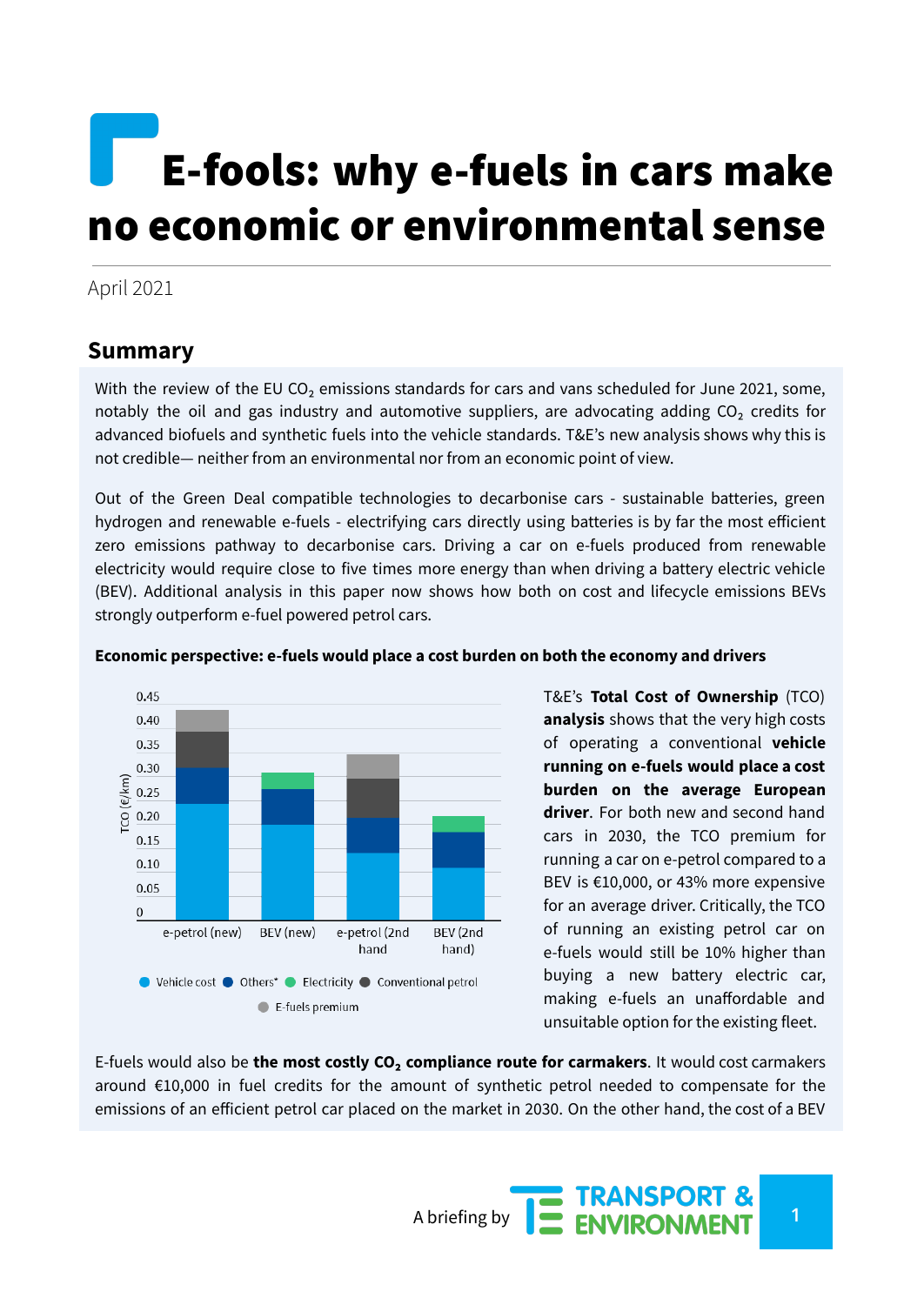battery could plunge down to €3,000 by 2030**—** or more than three times less than what carmakers would pay for fuel credits**—** and with BEVs reaching cost parity with ICE in the mid 2020s, producing a battery electric vehicle rather than a petrol car will not require much additional investment. The e-fuel route would therefore put the competitiveness of the European automotive industry at risk as it would divert large investments away from the transition to emobility.

The higher compliance costs from e-fuels will eventually be passed on to the wider society leading to a less cost effective trajectory for our society and our economy as a whole. T&E shows that the total **additional cost of an e-fuel pathway would be five times higher compared to the electrification pathway**. The industry claims that producing e-fuels in Africa and importing them to the EU would lower the costs thanks to cheaper solar PV. In this paper, T&E assumes this most favourable case for e-fuels where these fuels would be available in 2030 and shows that the lost revenue for the EU economy could be around 10 times higher for the e-fuels pathway compared to domestically produced batteries from the early 2020s).

In brief, the idea of powering cars with e-fuels does not have economic credibility— neither from the drivers perspective, nor from the carmakers compliance angle or from the economy as a whole. **Allowing e-fuels credits would thus only increase the costs of decarbonisation and delay the inevitable transformation towards affordable electric mobility**.

#### **Climate perspective: e-fuel environmental benefits are a mirage**

Updated T&E lifecycle CO₂ analysis shows that **the average amount of CO₂ emitted by new BEVs** powered by the EU electricity grid in 2030 is around 40% lower than for a petrol car running on **the e-fuels** which meet the RED II sustainability criteria.

If electricity with the same carbon intensity is used to power the BEV and to produce the e-fuel (in line with RED II criteria), the battery car emits half as much as the comparable petrol car running on e-fuel. Conventional cars powered with e-fuels consistently emit more  $CO<sub>2</sub>$  than an equivalent BEV, including in Germany where such e-fuels are high on the agenda. **Using e-fuels to power conventional cars will provide considerably less climate benefits,** on top of requiring much more renewables.

#### **Availability: e-fuels should not be diverted to cars where better alternatives exist**

The limited availability of scalable sustainable fuels means that there is no scope to use renewable electricity inefficiently for the production of e-fuels for road transport where other more efficient, cleaner and cheaper solutions are available. Promoting even a limited use of synthetic hydrocarbons in road transport now will divert the manufacturing and supply chains from being targeted at sectors such as aviation, maritime or the heavy industry. This makes the transition harder to accomplish and could seriously delay the decarbonisation of the economy sectors which cannot use batteries to decarbonise.

#### **Vehicles CO₂ regulations should not allow fuel credits**

Adding e-fuels to the car  $CO<sub>2</sub>$  regulation would greatly weaken its effectiveness. Carmakers would be able to buy fuel credits instead of accelerating what they have direct control over: the efficiency and the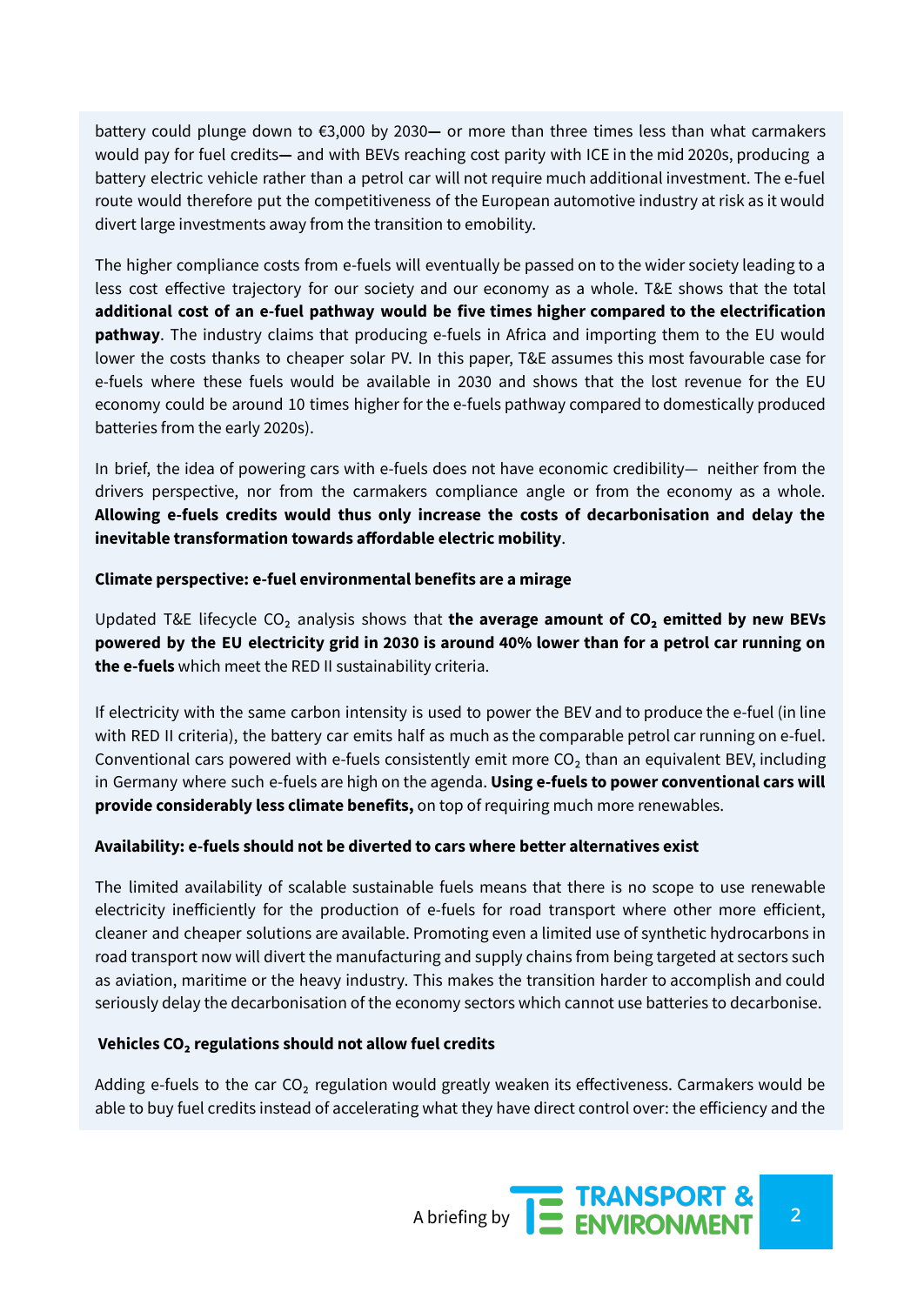electrification of their vehicle sales. The effectiveness would also be watered down when mixing different sectors (downstream transport vs. upstream fuels), already covered in effective sector-specific legislation. From the smart regulation point of view, such a complex compensation system would likely **undermine the credibility and enforceability of the regulation**.

The EU is at risk of making an untenable tactical blunder. Rewarding synthetic fuels under the cars CO<sub>2</sub> standard regulation is a bad idea- implementing this would delay electrification in road transport, prolong life of polluting engines and postpone the economy-wide decarbonisation by misallocating green electrons. With no e-fuels at scale in sight, and a surge in electric car sales, the e-fuels appear to be a Trojan Horse to keep combustion engines and demand for hydrocarbons alive. Politicians must not allow the transition to zero emissions mobility to slow down.

⇒ **There should be no CO₂ credits given to auto makers for either alternative or synthetic fuels used in road vehicles under the vehicle CO₂ regulations.**

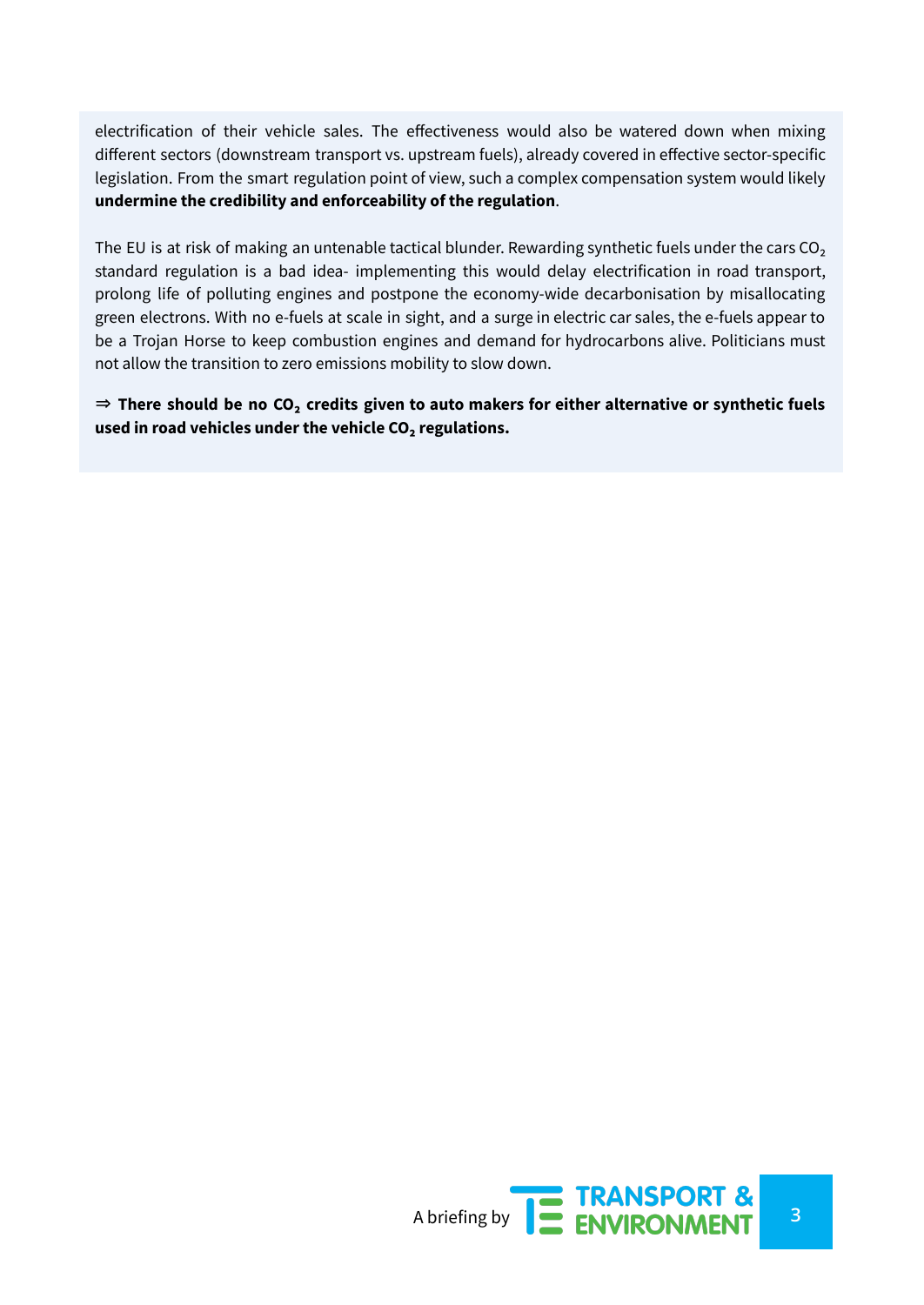# Introduction

To achieve a European Green Deal objective of reaching climate-neutrality by 2050, the European Commission will propose the 'Fit for 55' legislative package to reduce emissions by at least 55% by 2030. As part of this package it will propose a revision of the cars and vans CO<sub>2</sub> emission standards in June 2021 in order to align cars and vans with the wider decarbonisation strategy.

Amidst the discussions on the upcoming revision of car  $CO<sub>2</sub>$  regulation, the idea to add credits for advanced and synthetic fuels into the EU vehicle  $CO<sub>2</sub>$  standards has resurfaced, heavily pushed by the oil and gas industry. Already in 2017 and 2018, during the last round of EU light duty and heavy duty  $CO<sub>2</sub>$ negotiations, the same industry had been unsuccessfully advocating to include such a mechanism in the regulation.

In May 2020, a study commissioned by the German economic ministry advocated for synthetic and advanced alternative fuels to be included into the regulation<sup>1</sup>. In November 2020, T&E highlighted the shortcomings of the study, showing that this approach was a bad idea and had no regulatory credibility<sup>2</sup>.

In this paper, T&E goes further and provides a deeper economic and climate assessment of the implications of having conventional cars run on synthetic fuels, focusing on conventional cars running on e-petrol.

## 1. High costs for drivers

## 1.1 Quadrupling energy costs

Synthetic fuels -or e-fuels- are produced by combining hydrogen and carbon in order to create a hydrocarbon (like petrol or diesel) which can be used to propel a conventional petrol or diesel vehicle<sup>3</sup>. The hydrogen can be produced via electrolysis by splitting water into hydrogen and oxygen molecules while the carbon can be obtained via direct carbon capture.

Because of this energy intensive process, running a car on synthetic petrol is close to five times less efficient than powering a BEV through direct electrification<sup>4</sup>. The overall efficiency of the direct electrification pathway is 77% whereas it is 16% for petrol cars powered with synthetic fuels.

With more complex and energy intensive processes, also comes higher fuel costs and transportation costs. In 2030, **the energy cost to power an efficient petrol car running on synthetic fuels will be close to four times higher than for a BEV** (Figure 1). Depending on the extent to which the production cost of

<sup>4</sup> Transport & Environment (2020), *Electrofuels? Yes, we can … if we're efficient.* [Link](https://www.transportenvironment.org/publications/electrofuels-yes-we-can-%E2%80%A6-if-we%E2%80%99re-efficient)



<sup>1</sup> Frontier Economics (2020), *Crediting system for renewable fuels in EU emission standards for road transport.* [Link](https://www.bmwi.de/Redaktion/DE/Downloads/C-D/crediting-system-for-renewable-fuels.pdf?__blob=publicationFile&v=4)

<sup>2</sup> Transport & Environment (2020), *Why adding fuel credits to vehicle standards is a bad idea.* [Link](https://www.transportenvironment.org/publications/why-adding-fuel-credits-vehicle-standards-bad-idea)

<sup>&</sup>lt;sup>3</sup> Only synthetic fuels produced from electricity will be considered in this paper.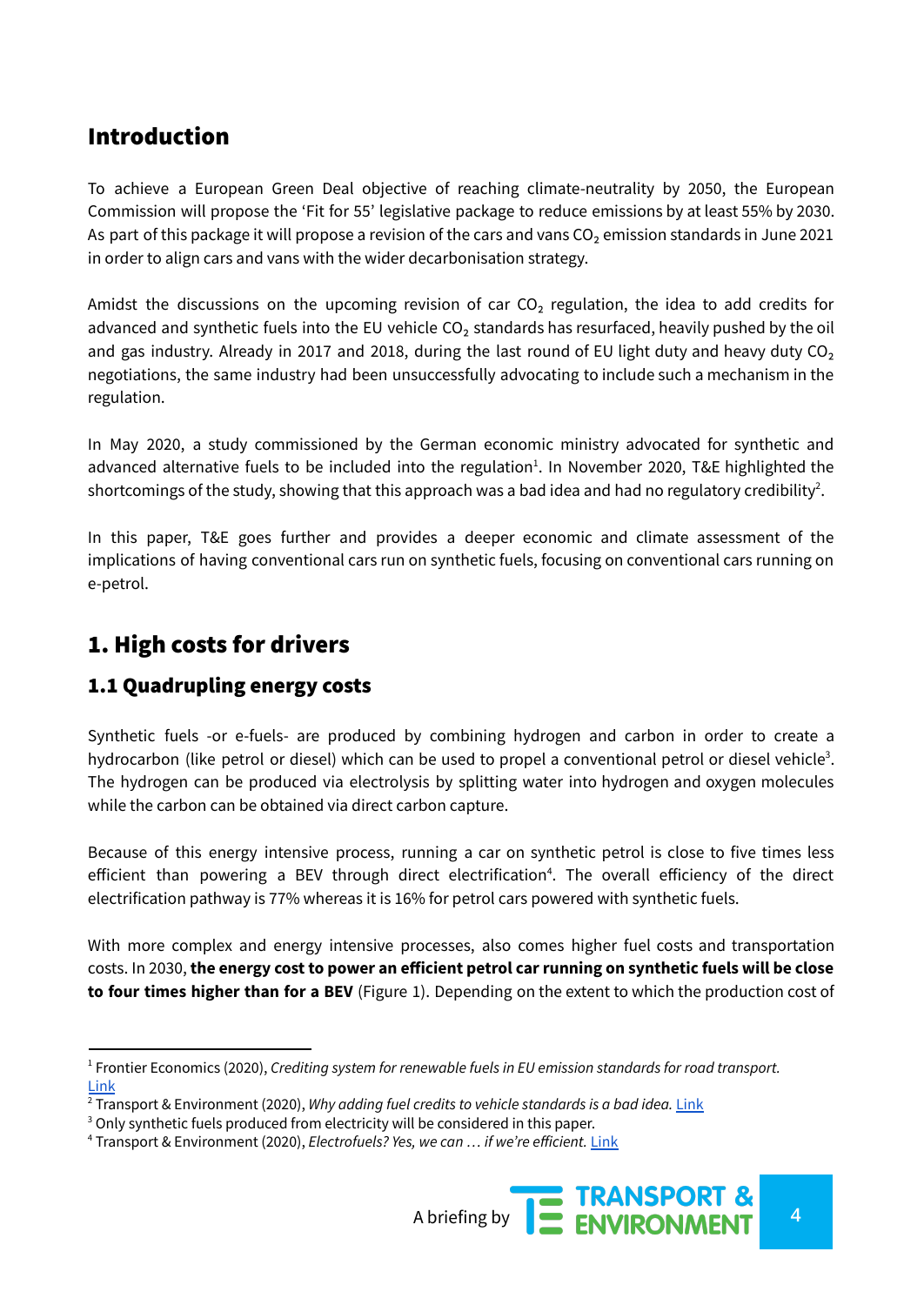e-fuels drops in the next decade, the energy cost would be in a range of 3.4 and 4.2 times higher (3.8 based on our central scenario) with synthetic fuels.

The industry claims that producing e-fuels in Africa and importing them to the EU would lower the costs thanks to cheaper solar PV<sup>5</sup>. In this paper, T&E assumes this most favourable case for e-fuels where these fuels would be available in 2030. However, T&E does not think it is realistic in the medium term because no certification, standards, infrastructure, or long-term contracts are in place yet. Furthermore, the additional costs from the handling and the distribution of the fuel from production to the consumer point could add costs which are not totally reflected here. Even in this most optimistic scenario, e-fuels remain much more expensive for the driver. T&E does not support or endorse this option but uses it here as a most optimistic case to debunk the fact the e-fuels can be cheaper thanks to imports. The assumptions are detailed in the info box below and in the Annex.



#### **Figure 1: Energy cost comparison of electricity and liquid fuels for an average car(EU average)**

For synthetic diesel fuel similar results are found (not shown here) with a range of energy costs being between 3.3 and 4.3 times higher (3.8 under the central assumption).

<sup>5</sup> See for example the eFuel Alliance : https://www.efuel-alliance.eu/de/efuels

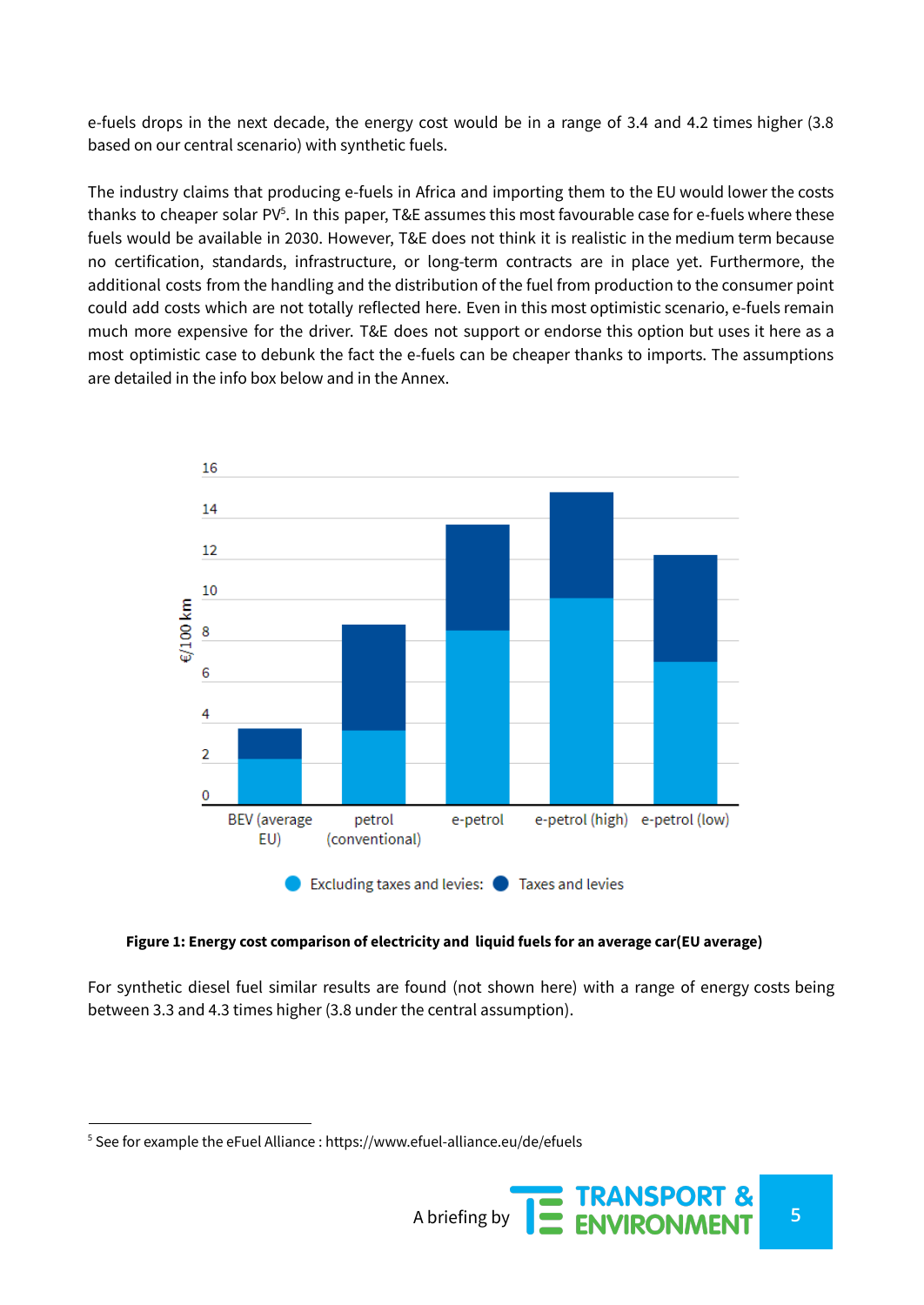#### **Synthetic fuel cost assumptions**

The Agora PtG/PtL calculator was used to calculate the levelised cost of electricity (LCOE) and the cost of synthetic e-petrol and e-diesel excluding taxes & levies based on the reference scenario.<sup>6</sup> The electricity generation and fuel production facilities are based on solar PV in North Africa (most optimistic assumption, not supported by T&E). The chosen weighted average cost of capital (WACC) is 6% and the method of CO₂-extraction is direct air-capture (DAC). Solar PV in North Africa was set at a load factor of 2,344 full-load hours per year. High-temperature electrolysis as well as FT-synthesis were set at 4,000 full-load hours and, thus, rely on temporary hydrogen storage.

The transport and distribution costs are based on Fasihi et al. and take into account transport via tanker vessels from North Africa (Algiers) to the Port of Hamburg and domestic distribution to the refuelling station via conventional tanker trucks.<sup>7</sup>

Overall production costs in 2030 are 1.3 €/L for e-petrol, which translates into a price of 2.3 €/L for the consumer once taxes, levies and transport are included (same final price for e-diesel). Taxes and levies are assumed to be the same as for fossil petrol in the EU27: 0.86€/L (2020 average).

## 1.2 High total costs of ownership (TCO)

Already today, the total cost of ownership (TCO) of a BEV is lower than the TCO of a comparable conventional car in more than ten European countries<sup>8</sup> and their economic case will only be strengthened in the next few years. Indeed, BEV prices will drop and are expected to reach upfront parity with ICEs in the mid 2020s (without subsidies)<sup>9</sup> thanks to decreasing battery costs (-60% between 2020 and 2030 $^{10}$ ) and improvements of manufacturing techniques, notably through integration and scale<sup>11</sup>. On the other hand, even in the optimistic scenario, e-fuel price will remain higher than today's conventional fuel price (as shown above).

#### **New BEVs are one third cheaper than new petrol with e-fuel**

As a result, the TCO of a BEV purchased in 2030 would be 30% lower than for new efficient petrol cars running on synthetic fuels. Both the vehicle cost and the fuel cost are expected to be lower for the

<https://www.agora-energiewende.de/en/publications/ptg-ptl-calculator/>

<sup>&</sup>lt;sup>6</sup> Agora Verkehrswende et al. (2018). PtG/PtL calculator. Retrieved from

 $^7$  Fashihi et al. (2016). Techno-Economic Assessment of Power-to-Liquids (PtL) Fuels Production and Global Trading Based on Hybrid PV-Wind Power Plants. Retrieved from

[https://www.sciencedirect.com/science/article/pii/S1876610216310761,](https://www.sciencedirect.com/science/article/pii/S1876610216310761) various pages.

<sup>&</sup>lt;sup>8</sup> Leaseplan calculates a lower TCO for BEVs in 11 countries out of 22 European countries. The 11 countries are: Austria, Belgium, Denmark, France, Germany, Italy, Luxembourg, Netherlands, Norway, Portugal and the UK. Source: LeasePlan (2021), EV Readiness Index 2021. [Link](https://www.leaseplan.com/en-cz/blog/ev-readiness-index-2021/)

<sup>&</sup>lt;sup>9</sup> BNEF (2020), Electric Vehicle Outlook 2020. [Link](https://about.bnef.com/electric-vehicle-outlook/)

<sup>10</sup> BNEF, March 5 2019, *A Behind the Scenes Take on Lithium-ion Battery Prices.* [Link](https://about.bnef.com/blog/behind-scenes-take-lithium-ion-battery-prices/)

<sup>11</sup> McKinsey (2019), *Making electric vehicles profitable* [Link](https://www.mckinsey.com/industries/automotive-and-assembly/our-insights/making-electric-vehicles-profitable)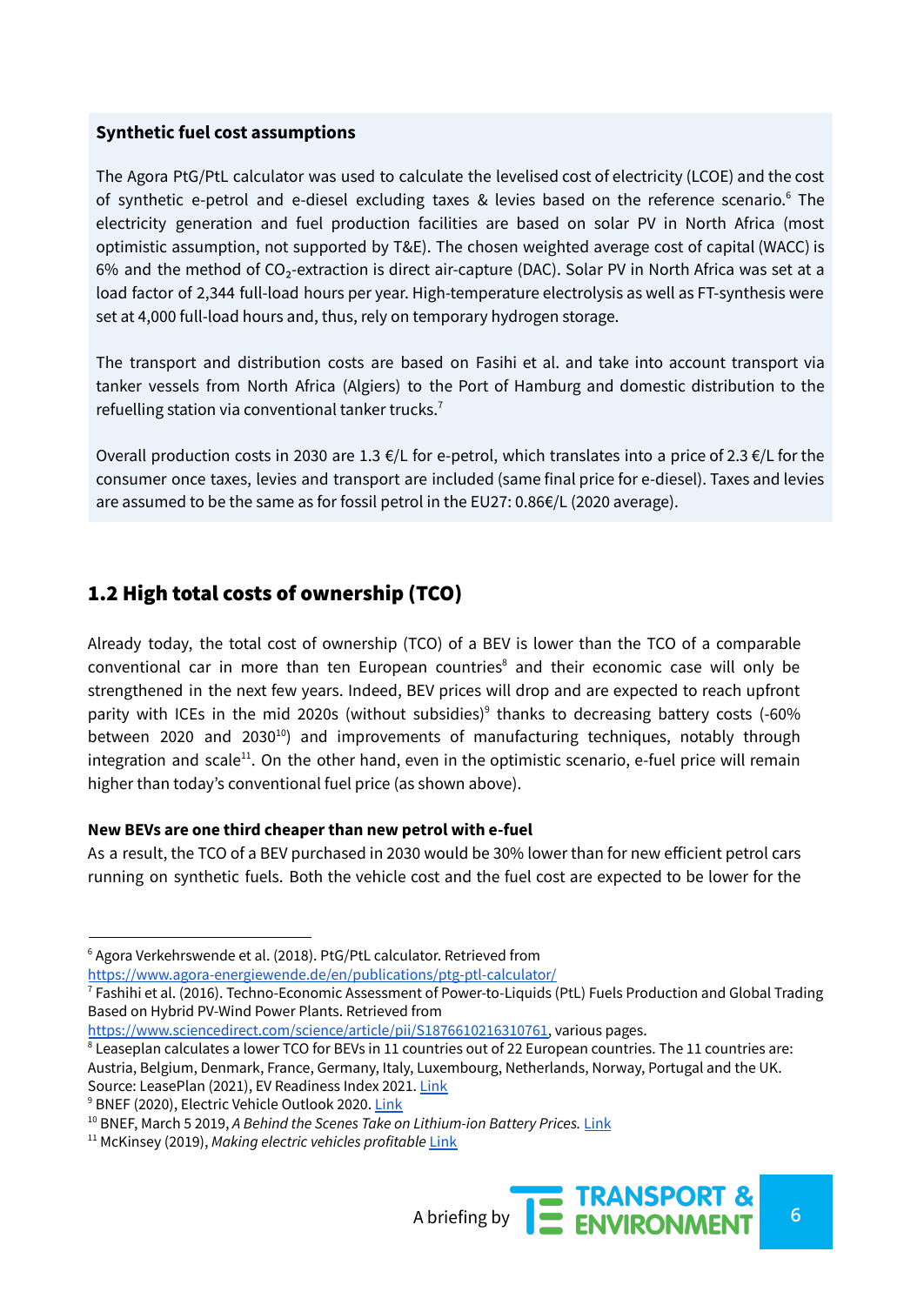BEV in 2030, which puts the e-petrol option in a position which would be untenable for the average driver. All assumptions are detailed in the Annex.



\* Others include insurance, maintenance and cost of a private charger TCO comparison for a medium car, based on European averages and 5 year ownership period. E-fuel cost: T&E calculations based on Agora Verkehrswende et al. (2018) and Fasihi et al. (2016).

#### **Figure 2: TCO comparison BEV vs. ICE in 2030**

After a 5 year ownership period, a driver buying a new petrol car and driving on e-petrol would spend an additional €10,000 than with a new BEV.

It is assumed here that the petrol car drives on 100% e-fuels, which would be the most expensive option for the driver. In reality, it is likely that e-fuels would be blended with overall fuel mix (including conventional fuel). However, the results presented above hold true even in the situation where e-fuels are blended. For example with a 50% e-fuel blend the 'e-fuel premium' in grey in Figure 2 would be cut by half and the BEV would be 26% cheaper instead of 30% cheaper.

#### **New BEVs are still cheaper than 2nd hand petrol cars with e-fuel**

The industry often puts forward the idea that synthetic fuels are an effective solution to decarbonise the existing car fleet stock. While it might be true that a car running on e-fuels produced from renewable energy, would emit less CO<sub>2</sub> than if it was running on fossil fuels (but still more than a BEV, see Section 3), a second hand petrol car running on e-fuels would still be very expensive when compared to 2nd hand BEV. Similarly to new cars, the premium for running a second hand car on e-petrol compared to a second hand BEV is also around  $€10,000$ . The ownership period (5 years) and

A briefing by **7 ENVIRONMENT**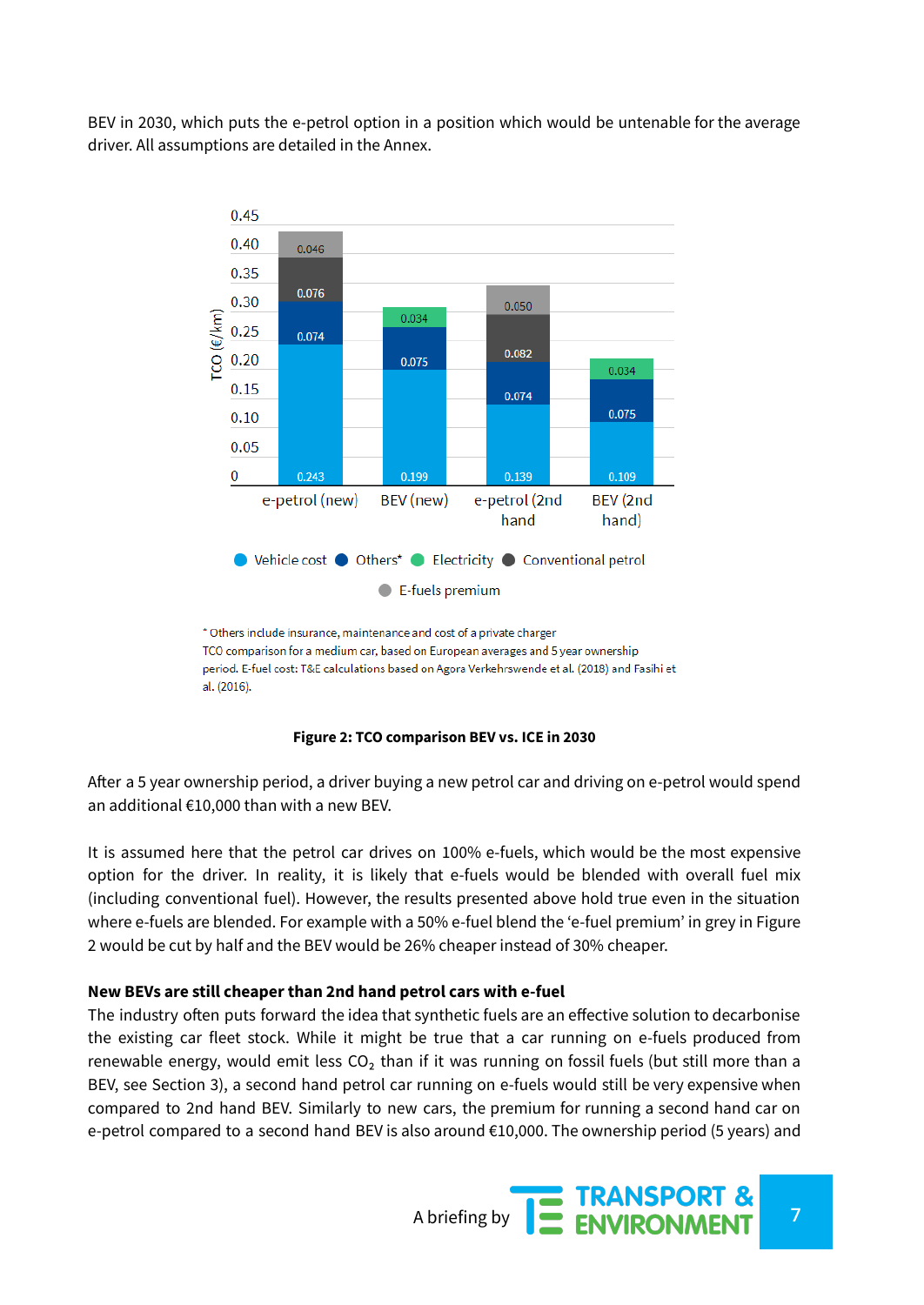distance driven (15,000 km per year) assumed here is the same for the first and second ownership period for a like-for-like comparison. In reality, older vehicles are driven less than new vehicles. This would reduce the fuel and electricity costs for both second hand vehicles in the figure.

Running a second hand petrol car is still 10% more expensive than buying a new BEV. This means that even buying a new BEV is still a cheaper solution for drivers than using an existing petrol car powered by e-fuels. This result is calculated with a first hand and a second hand car running the same distances over their ownership periods, which means the driver would have the same driving habit with a new or second hand car. Different mileages between the first and second hand owner can lead to different results.

In conclusion, new T&E TCO analysis shows that the very high costs of operating a conventional vehicle running on e-fuels would place a great burden on the average European driver effectively making this economic option implausible. Mobility costs for consumers would simply be too high.

## 2. Effects on our economy

## 2.1 E-fuels are the most costly compliance route for carmakers

Accounting for fuel credits under the car  $CO<sub>2</sub>$  emission standards would effectively allow carmakers to buy their way into compliance. Indeed, rather than improving the vehicle tailpipe emissions and shifting to zero emission mobility, OEMs could buy credits from fuel suppliers for synthetic fuel that are placed on the market. In this section, T&E shows that carmakers' 2030 compliance costs for placing an e-fuel powered conventional vehicle on the road are several times higher than those for BEVs.

*Methodology:* The cost of a synthetic fuel credit is calculated as the production cost premium of going from conventional petrol fuel (excluding taxes and levies) to renewable-based synthetic petrol. In order to compensate the emissions of a petrol car placed on the market and consider it as zero emission on paper, zero emission synthetic fuel credits equivalent to what the vehicle will consume over its whole lifetime are considered. This is compared to the cost of a battery in a BEV.

T&E shows that in 2030 it would **cost close to €10,000 in synthetic fuel credits to compensate for the emissions of an efficient petrol car placed on the market** (around €11,000 in 2025). On the other hand, we can compare this with the cost of a BEV battery, which would cost around €4,400 in the early 2020s and €3,000 in 2030, or between **two and three times less** than the price of the fuel credits calculated above.

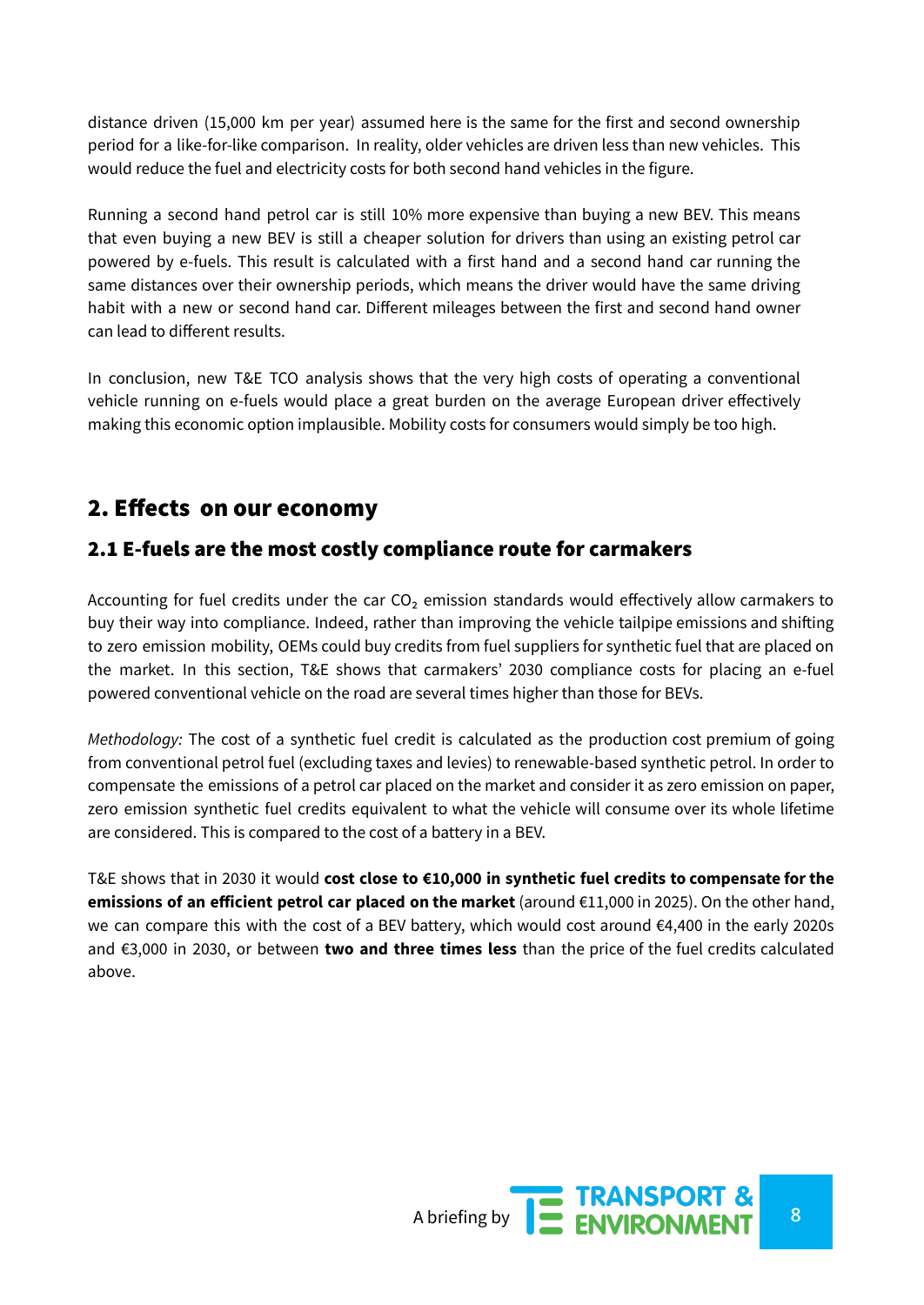

**Figure 3: Comparison of e-fuel compliance route with battery price**

In reality, the comparison between the cost of the efuel credits and the battery price is disingenuous, as **selling or producing a BEV will not require OEMs to pay any money upfront**. BEVs will reach production cost parity with ICEs in the mid 2020s. This implies that, all else being equal, in reality, the drivetrain of a BEV (battery, motor(s), and electronics) would not cost more than that of an ICE (engine, exhaust treatment, transmission). In 2030 the list price of BEVs is likely to be lower than for ICEs thanks to lower battery costs, optimised BEV platforms and economies of scale, which indicates that the compliance cost for an OEM for going for a BEV rather than a petrol could even be negative. Therefore, at this stage, it will not cost carmakers more to produce and sell a BEV rather than an ICE.

In short, as already shown by T&E in autumn of 2020<sup>12</sup>, synthetic fuels are the least cost-effective path for carmakers. Complying using e-diesel and e-petrol credits raises compliance costs two-to-three-fold and these higher expenses made by carmakers would divert investments away from the emobility transition (e.g. in new BEV dedicated platforms or battery production) into the pockets of the oil and gas industries.

## 2.2 Social costs

The higher compliance costs for an efuels pathway will eventually be passed on to the wider society leading to a less cost effective decarbonisation trajectory for our society and our economy as a whole. In this section T&E shows that the total additional societal **cost of an e-fuel pathway would be five times higher compared to a BEV pathway**.

<sup>12</sup> Transport & Environment (2020), *Why adding fuel credits to vehicle standards is a bad idea.* [Link](https://www.transportenvironment.org/publications/why-adding-fuel-credits-vehicle-standards-bad-idea)

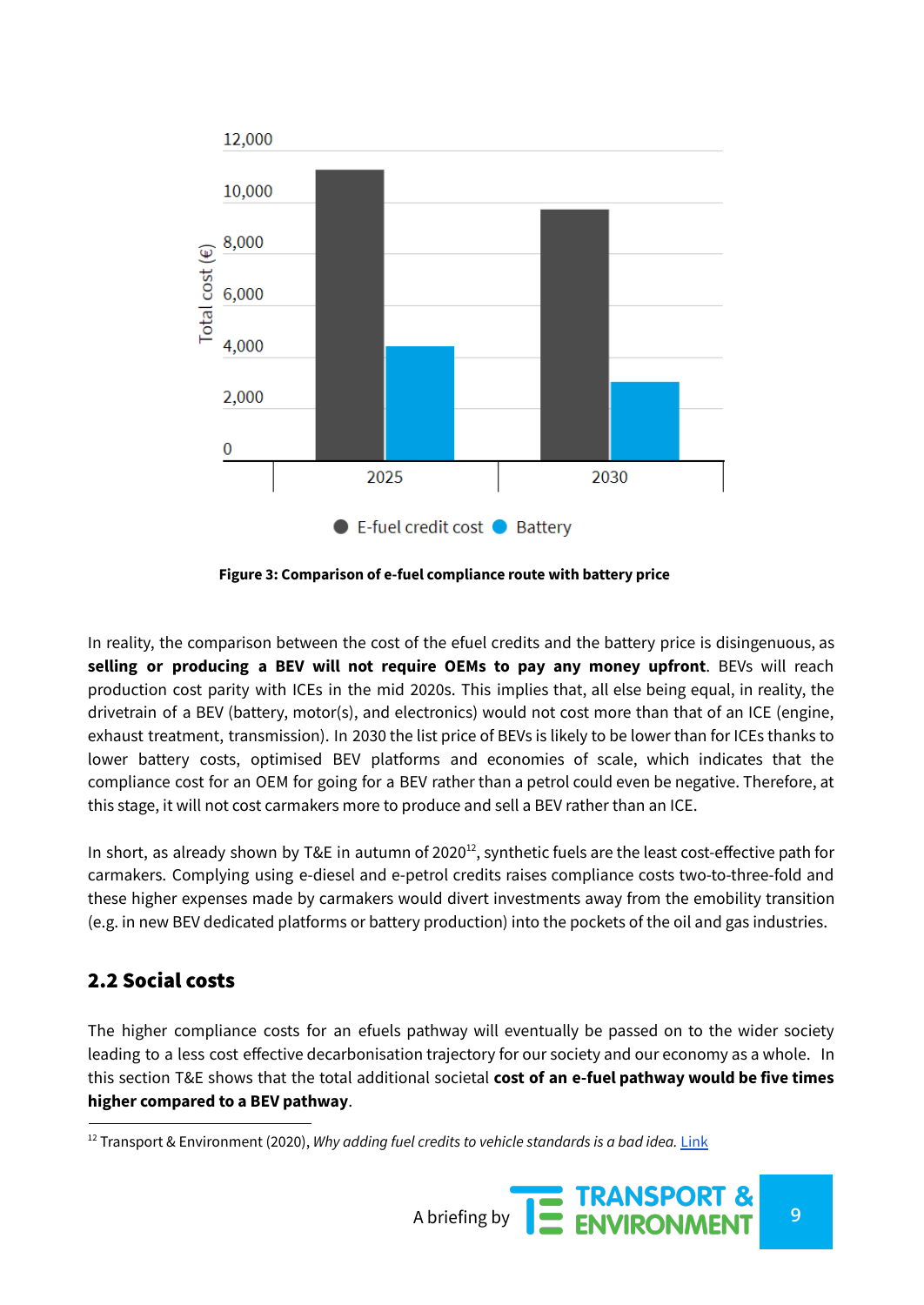Both pathways are based on an increase in the ambition of the 2030 car  $CO<sub>2</sub>$  emission standards from the current 37.5% to a hypothetical 65% reduction. In the BEV scenario, the additional efforts are achieved by selling an extra 3 million BEVs in 2030 (on top of close to 4m BEV and 2m PHEV needed for the current 2030 target). In the hypothetical e-fuels pathway scenario, the compliance gap is bridged by only buying fuel credits to compensate the lifetime emissions from the fuel burnt by the same amount of petrol cars. When stacking up the vehicle sales in the 2020s, there is an additional 13 million BEVs in the vehicle stock in the BEV scenario. This comes on top of the 22 million BEVs and 15 million PHEVs on the road in 2030 needed to comply under the current targets. In the e-fuels pathway an additional 13 million petrol cars running on e-fuels in the e-fuel pathway are placed on the roads in the 2020s.

In the e-fuels scenario, the total production cost of the e-fuels needed for those 13 million petrol cars to be accounted as zero emission vehicles would be €230 billion up to 2030. On the other hand the additional battery costs to produce these 13 million BEVs is under €50 billion, or around five times less. The battery costs considered here are based on BNEF's forecast: 74  $\epsilon$ /kWh in 2025 and 51  $\epsilon$ /kWh in 2030<sup>13</sup>, see Annex for more details.

#### **Methodology**

To understand to what extent the money spent on batteries or efuels would be spent overseas versus invested back into the European economy, T&E has made estimates of the share of the total spendings which are kept in the EU versus leaving the EU for the vehicles which are placed on the market up to 2030. As explained in Section 1.1, the most optimistic case for e-fuel costs are assumed in this paper (as advocated by the industry) where e-fuels would be produced and imported from Africa. The timeframe of the analysis looks at the 2020s, and includes the full lifetime costs of the e-petrol credits needed to fuel the petrol car. Although T&E deems it is unrealistic that e-fuels would be produced and imported from Africa in the 2020s, it was nonetheless assumed that small volumes of these e-fuels would be imported before the 2030s in order to carry out the full societal cost impact of this scenario. The e-fuel imports before 2030 actually only account for a limited share of the overall e-fuel imports needed to power the cars placed on the market in the 2020s over their lifetime. Indeed, the e-fuel consumed by the petrol cars before 2030 would account for around a quarter of the total e-fuel consumed over their lifetime, with less than 10% before 2027, and less than 2% before 2025.

Out of the total production cost of synthetic fuels, T&E assumes that only 30% would flow back in Europe (see Annex), thanks to the added value generated by the European fuels and hydrogen industry when selling the technology necessary for the overseas production. On the other hand, T&E assumes that around a third of the overall battery price does not create economic value in the EU (i.e. flows outside Europe). Indeed battery raw materials account for around a third of the overall battery price and with recycling and EU gigafactories, the industry will create economic value (hence jobs) in the EU. Conservatively, the economic benefits of primary supply of raw materials from European sources and recycling are not accounted for here (this would lead to lower reliance on primary raw materials from outside the EU).

#### **Results**

 $13$  Adjusted to higher battery prices in Europe compared to the global average up to 2030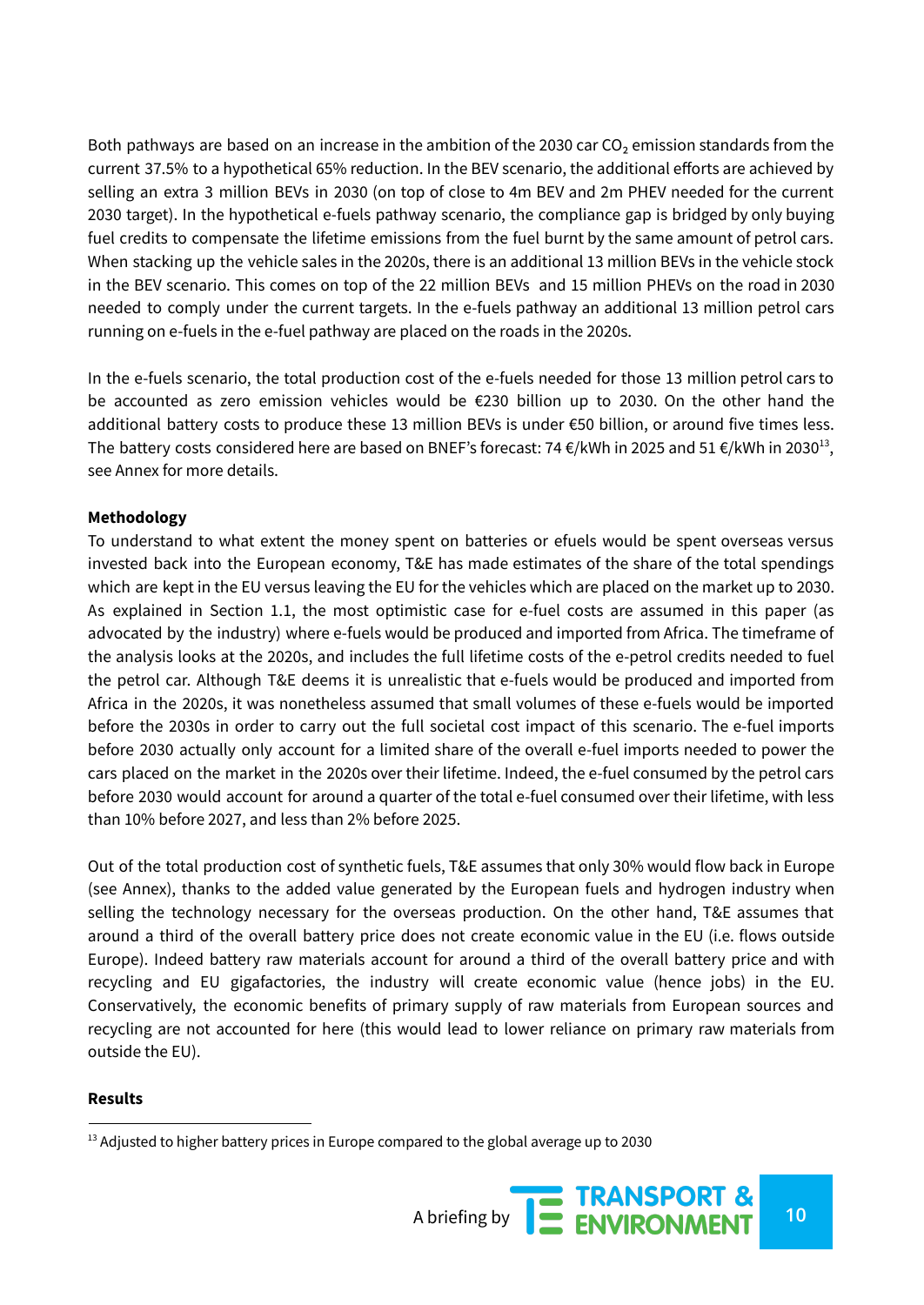Based on the above, T&E estimates that the economic value flowing outside of the EU in the BEV pathways is €16 billion while it would be close to €160 billion in the e-fuels pathway.

In brief, the total societal spendings in the BEV pathway scenario are around five times lower than in the e-fuels scenario but given a larger share of these costs would be spent on e-fuels imports, **the economic cost of lost revenue for the EU would be close to 10 times higher in the e-fuels pathway.**



Comparison of the costs incured from meeting an increase in the car CO2 ambition to 50% emission reduction in two different pathways: e-fuel for cars or BEVs

#### **Figure 4: Societal costs: BEV vs. efuel pathways compared**

Choosing to power cars with e-fuels means that European drivers and the EU economy as a whole would have to pay the big price and **send billions of euros abroad**, just like we do today for oil.

The conclusion is clear: the idea of powering cars with e-fuels doesn't have any economic credibility, neither from the driver perspective, nor from the OEMs compliance angle or from the economy as a whole. Allowing e-fuels credits would thus only increase the costs of the ongoing transformation towards electric mobility.

# 3. E-fuel powered cars emit much more  $CO<sub>2</sub>$  than battery electric cars

Synthetic fuels - which require a large amount of electricity to be produced - are only as clean as the electricity used to produce them. In this section T&E analysis shows that even under the new sustainability criteria laid out in the Renewable Energy Directive (RED) - which requires efuels to be

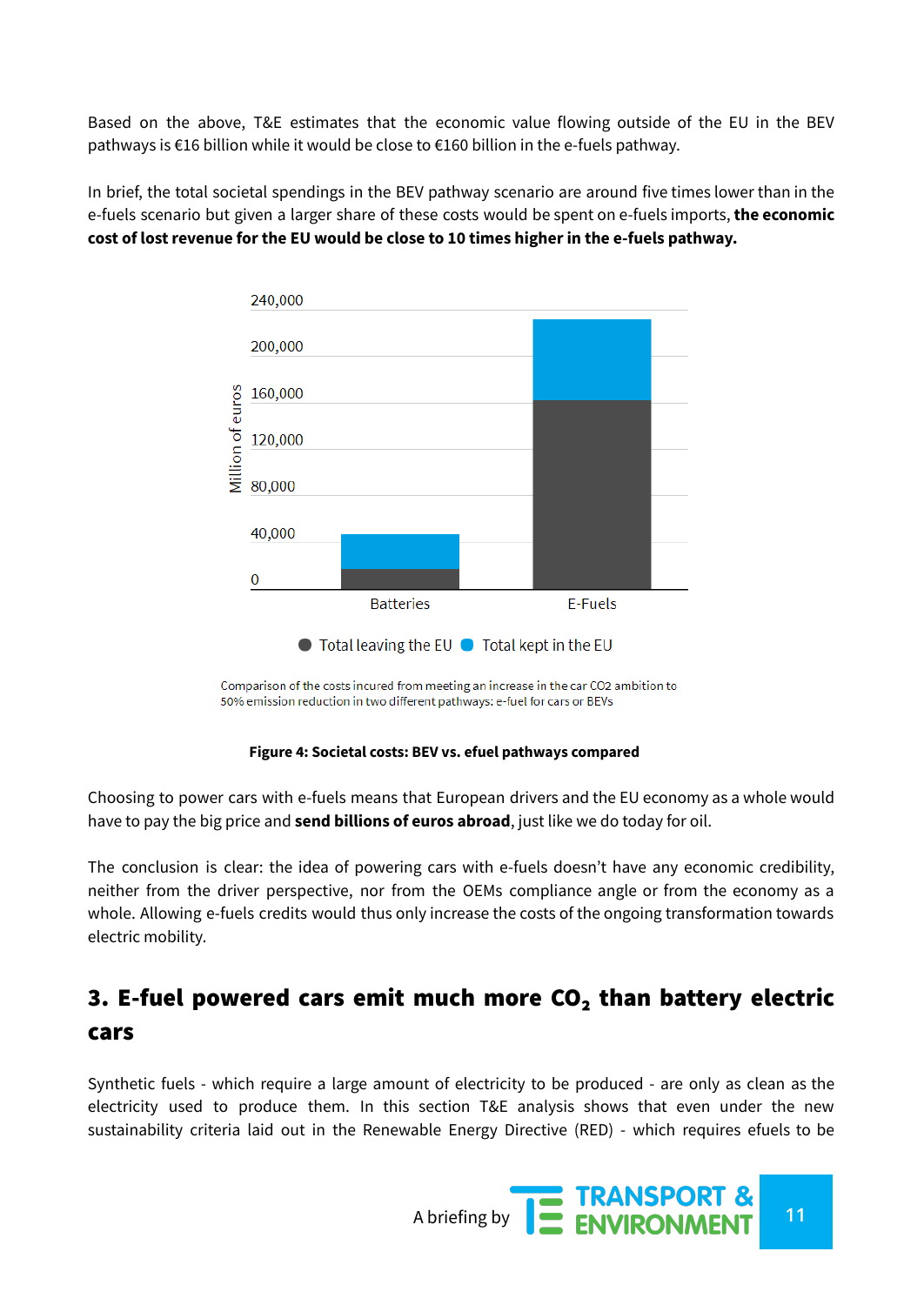produced from renewables to a very large extent- the climate impact of a petrol car running on e-fuels is much worse than for a BEV.

#### **General LCA methodology**

Throughout this section, the comparison is on lifecycle emissions of a new vehicle in 2030. The lifecycle analysis for the petrol cars powered by e-fuels is broken down in two steps: first the eligible e-fuels are determined with the RED II sustainability criteria (more details below), which is undertaken on a WTW basis. In other words, the RED II criteria are used to determine how much renewable electricity (counted as zero based on a WTW approach) is necessary to produce the efuel. Second, the lifecycle CO<sub>2</sub> emissions from the fuel production which meets the WTW sustainability criteria are calculated and plugged into T&E's EV LCA tool. The total amount of electricity consumed by the vehicles is calculated over this lifetime and lifecycle emissions of each electricity source is then accounted for based on respective lifecycle emissions factors from the IPCC. This lifecycle emission analysis thus provides a broader picture, including indirect emissions from the infrastructure for renewables (i.e. renewables are not zero emission) as well as other emissions from the production of the vehicle and the EV battery for example. For more details on EV LCA methodology, please see previous T&E report $^{14}$ .

#### **Methodology: GHG reduction from e-fuels under the RED II**

The RED outlines a regulatory framework to ensure the sustainability of so-called renewable fuels of non-biological origin (RFNBOs) by requiring at least 70% greenhouse gas savings compared to their fossil fuel equivalent<sup>15</sup>. In effect, this implies that a high share of renewable electricity will be needed to meet this threshold. Around 90% of the electricity will have to come from renewables if a combination of electricity from renewables and gas is used. In the situation that grid electricity is used in 2030 to produce the e-fuel, the share of additional renewable electricity would still have to be around 70% (on top of the 55% renewables included in the 2030 electricity mix $^{16}$ ). For a combination with gas generation with CCS the share of additional renewables would be similar - 67%. In this analysis T&E assumes that the 70% GHG reduction criteria for e-fuels is calculated based on WTW emissions emissions from energy sources (i.e. not lifecycle emissions, which means that renewables are counted as zero - no infrastructure related emissions). In this methodology we assume direct air capture of  $CO<sub>2</sub>$  and we do not consider the different point source possible (only the energy used to perform carbon capture and utilisation is accounted for).

In January 2021, T&E laid out detailed recommendations on what the minimum criteria for RFNBOs should be under the still-to-be-defined RED II methodology in order to ensure the sustainability of electrofuels<sup>17</sup>. Crucially it is key that the renewable electricity used needs to be produced from *additional* renewable sources: This would favour Power Purchase agreements in new and unsubsidised renewables

<sup>17</sup> Transport & Environment (2021), *Getting it right from the start: How to ensure the sustainability of electrofuels.* [Link](https://www.transportenvironment.org/sites/te/files/publications/T%26E%20Briefing%20sustainability%20RFNBOs_202101.pdf)



<sup>14</sup> Transport & Environment (2020), *How clean are electric cars?* [Link](https://www.transportenvironment.org/sites/te/files/downloads/T%26E%E2%80%99s%20EV%20life%20cycle%20analysis%20LCA_0.pdf)

<sup>&</sup>lt;sup>15</sup> The European Commission has been tasked to adopt a delegated act by the end of 2021, on how to calculate the greenhouse gas savings of RFNBOs. Here, T&E conservatively assumes that the 70% reduction set by the European Commission is on the lifecycle emissions of the fuels produced.

<sup>&</sup>lt;sup>16</sup> Source: ENSOE Ten Year Network Development Plan from 2020. For more see: Transport & Environment (2020), *How clean are electric cars?* [Link](https://www.transportenvironment.org/sites/te/files/downloads/T%26E%E2%80%99s%20EV%20life%20cycle%20analysis%20LCA_0.pdf)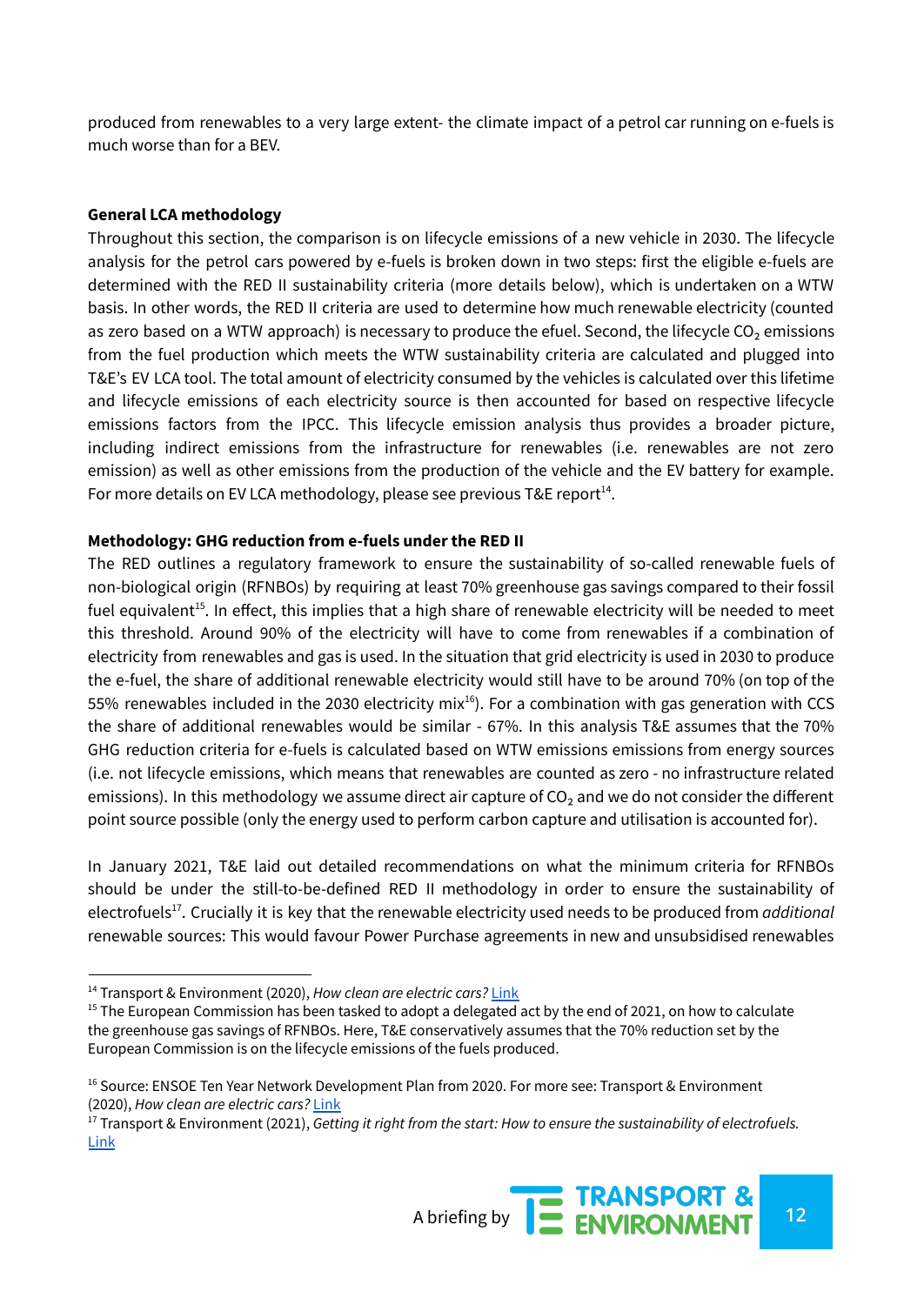projects rather than allowing for Guarantees of Origin which are not fit for purpose (no additionality, no temporal correlation, risk of double counting etc). Furthermore, the methodology should encourage non-fossil circular sources of carbon like direct air capture. Failing to promote atmospheric sources of carbon entails risks of lock-in of cheaper fossil sources of  $CO<sub>2</sub>$  from industrial sources.

#### **Results: BEVs emit 38%-46% less CO₂ over their lifecycle**

T&E has updated its lifecycle CO<sub>2</sub> analysis from the 2020 report 'How clean are electric cars?'<sup>18</sup> and associated tool (*transenv.eu/LCA*), to compare the lifecycle emissions of new BEVs with new petrol cars running on e-fuels in 2030.

Although the electric car has a 'carbon debt' when coming out of the factory gate due to the production of the battery, **the average total lifetime amount of CO₂ emitted by new BEVs running on average EU electricity in 2030 is around 40% lower than compared to a petrol car running on e-fuels**. Over their lifetime, average European BEVs sold in 2030 would emit 51 gCO<sub>2</sub>/km whereas the average e-petrol car is more than 80 gCO<sub>2</sub>/km. If a combination of grid electricity and renewable electricity<sup>19</sup> is used to produce the e-fuel, the lifecycle emissions of a car with e-petrol would be 82 g/km while it would be 95 g/km for a combination of electricity from natural gas and renewables. Thanks to much lower overall electricity consumption, BEVs can perform better than e-petrol cars even when the carbon intensity of the electricity used to charge the car is higher than the one used to produce the fuel. By consuming five time more electricity for e-petrol even with a low lifecycle carbon intensity of the electricity used (between 66  $gCO<sub>2</sub>/kWh$  and 80  $gCO<sub>2</sub>/kWh$ ) results in a situation whereby the total emissions accumulated over the lifetime of the vehicles can surpass those of a BEV running on more carbon intensive grid electricity (from 165 gCO<sub>2</sub>/kWh in 2030 down to 56 gCO<sub>2</sub>/kWh in 2040<sup>20</sup>).

<sup>20</sup> ENTSO-E TYNDP 2020. For more see: Transport & Environment (2020), *How clean are electric cars?* [Link](https://www.transportenvironment.org/sites/te/files/downloads/T%26E%E2%80%99s%20EV%20life%20cycle%20analysis%20LCA_0.pdf)



<sup>18</sup> Transport & Environment (2020), *How clean are electric cars?* [Link](https://www.transportenvironment.org/sites/te/files/downloads/T%26E%E2%80%99s%20EV%20life%20cycle%20analysis%20LCA_0.pdf)

 $19$  A combination of wind and solar is considered, based on the average expected mix between the two in 2030 (26% solar vs. 74% wind)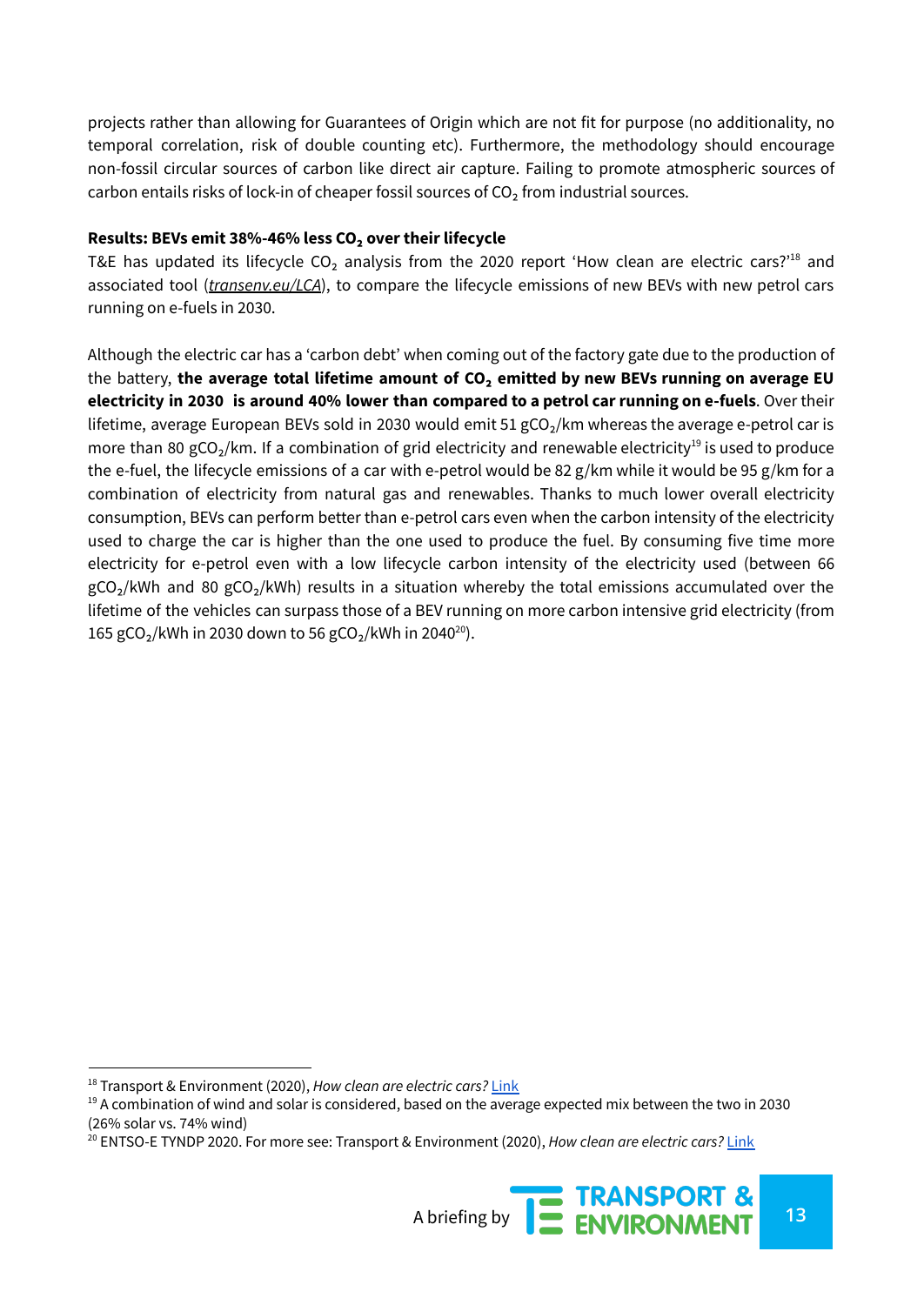

The electricity used to produce the e-fuel is based on the sustainability criteria from the REDII: 70% CO2 reduction compared to conventional fuels. In practice the electricity used to produce the e-fuel would be 70%-90% of additional renewable (depending if the renewable electricity is combined with gas or grid electricity).

**Figure 5a: Lifecycle CO₂ emissions in 2030: BEV vs. e-petrol**

#### **Why are e-petrol lifecycle emissions higher when fossil gas power generation is combined with renewables rather than grid electricity?**

Although both e-fuel production pathways here would meet the 70% RED II criteria, the difference between the two pathways comes from the fact that the WtW emissions from the grid electricity used in the methodology are calculated from two years prior to 2030, which means that actual lifecycle emissions of the electricity used to produce the e-fuel in 2030 are lower than the WtW emissions used to calculate the fuel emissions on paper. By using the 2028 figures and their higher carbon intensity due to a lower share of renewables compared to the situation in 2030, the e-petrol lifecycle emissions would be considered to be higher. The second reason comes from the fact that the share of renewables used to produce the e-fuels in combination with fossil gas power generation is higher (to compensate for higher emissions from fossil gas electricity versus average EU grid electricity). Hence the additional lifecycle emissions from renewables (when compared to zero emission renewables under the e-fuel sustainability production criteria) are more important because more of that renewables electricity is needed to produce the e-fuel when combined with fossil gas. On the other hand the difference between WtW and lifecycle emissions for fossil gas electricity production is much lower than for renewables, which means that the lifecycle emission scope brings a higher impact when the share of renewables is higher (for a given WtW sustainability criteria).

A briefing by **14**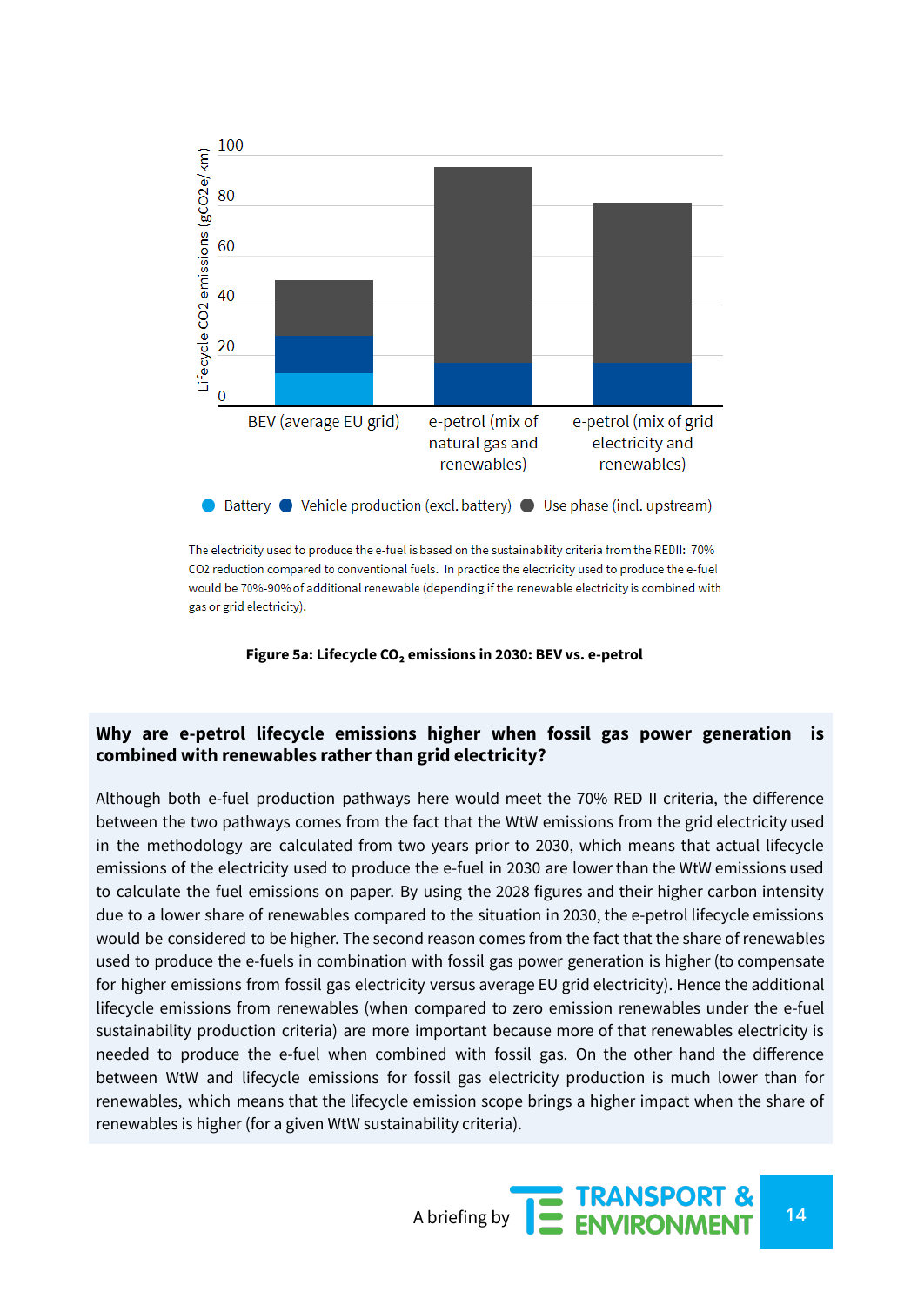For comparison, in 2030, the petrol car running on conventional fuels would emit 192 gCO<sub>2</sub>/km over its lifetime which is 2.0-2.3 times more than when running on e-fuels produced under the RED II sustainability criteria. In other words, powering a conventional car entirely on e-fuels only reduces life cycle CO<sub>2</sub> emissions by 51%-57%. In many cases the e-petrol would be blended with conventional petrol, leading to a lifecycle CO<sub>2</sub> emission performance which would sit somewhere between the 100% e-fuel values and the 100% conventional fuel value. For example, a petrol car running on a 50/50 e-fuel blend would reduce life cycle  $CO<sub>2</sub>$  emissions by 25%-29% (143-137 g/km).

The lifecycle CO<sub>2</sub> emissions of a BEV breaks even with an e-petrol car between 50,000 km and 80,000 km, which would be reached after around 3-5 years for the average driver. Figure 5b below shows the evolution of lifecycle emissions for e-petrol produced from both options presented above.



Lifecycle CO2 emissions: BEV vs. e-petrol

-BEV (grid electricity)  $\longrightarrow$ e-petrol (gas+renewable electricity)  $\longrightarrow$ e-petrol (grid+renewable electricity)

#### **Figure 5b: Lifecycle CO₂ emissions in 2030: BEV vs. e-petrol (under RED II sustainability criteria)**

For Germany - where there is a strong push for e-fuels to be part of the future cars mix - BEVs emit 28%-38% less  $CO<sub>2</sub>$  over their lifetime than e-petrol cars, while this drops to 60%-66% less for a BEV powered with renewables (e.g. electricity from Sweden).

The comparison presented above is nonetheless still favorable to e-petrol cars: synthetic fuels are assumed to be produced via an electricity mix which is almost fully decarbonised, whereas the electricity used to charge the BEV is based on the EU27 grid average, which still relies on close to a quarter of fossil fuel powered electricity in 2030 (mainly coal and gas) and is hence more than two times more carbon

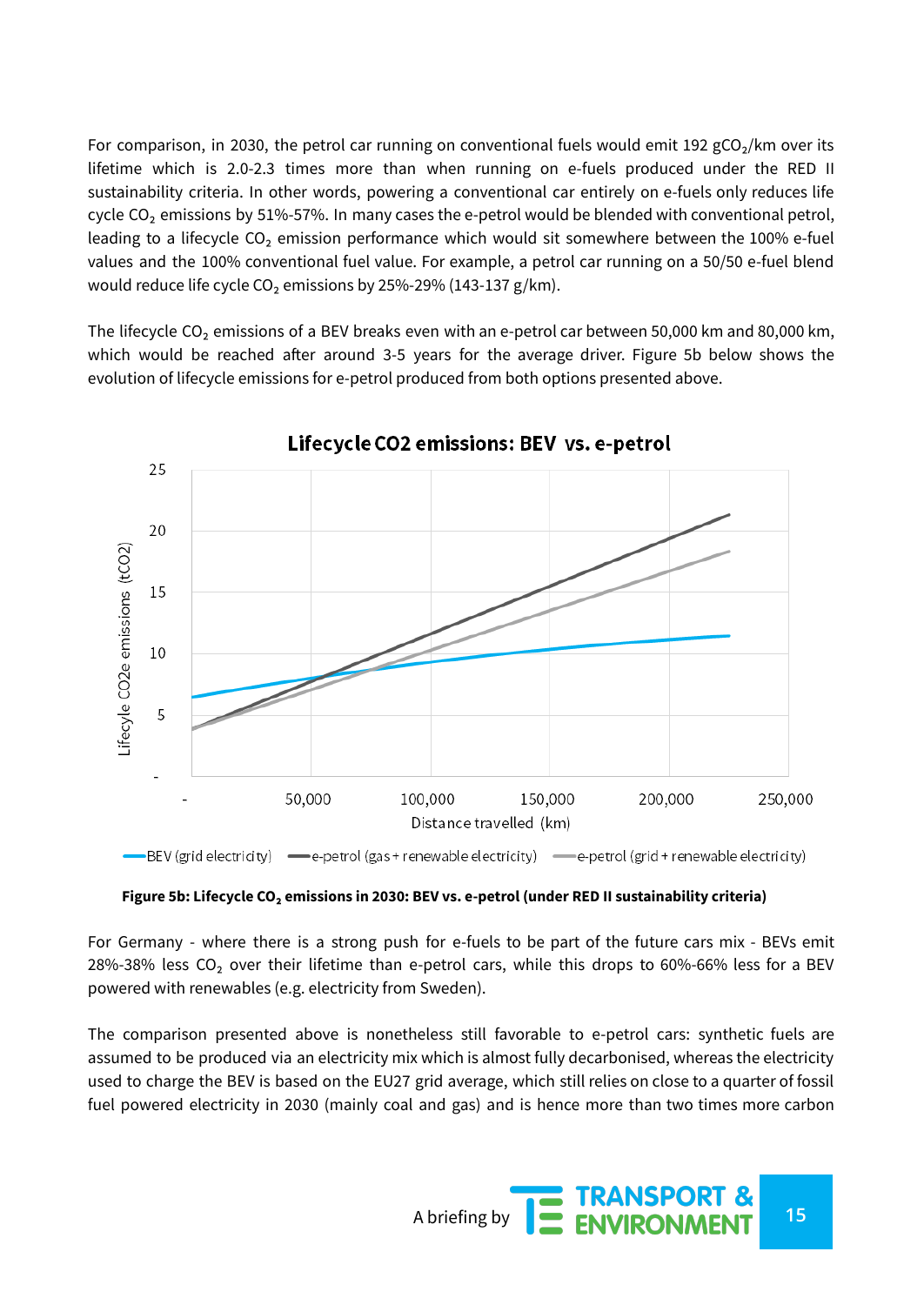intensive. In the situation where the same electricity is used to produce the e-fuel and charge the vehicle $^{21}$ , BEVs emit around half the emissions than a comparable e-petrol car (between 45% and 57%).

Even if 100% renewables electricity is used for efuels production $^{22}$ , BEVs powered with the same mix are still much cleaner from the lifecycle emissions perspective, offering a 17% CO<sub>2</sub> reduction (33 g/km vs. 40) g/km), see Figure 6 below. This is explained by the fact that the lifecycle emissions of renewable electricity is not zero (primarily because of the production of the infrastructure), which means that by consuming a large amount of this electricity, the e-petrol powered cars can end up having a larger impact than the BEV even when we take into account the impact of the battery.



#### **Figure 6a: Lifecycle CO₂ emissions in 2030: BEV vs. e-petrol (100% renewables)**

Figure 6b below shows the evolution of lifecycle  $CO<sub>2</sub>$  emissions when both the e-petrol and the electricity used to charge the vehicle are from renewable electricity.

 $22$  Assuming only Wind + Solar PV, based on the 2030 split from ENTSO-E TYNDP 2020. Lifecycle carbon intensity of the electricity: 23 gCO₂/kWh



<sup>&</sup>lt;sup>21</sup> Lifecycle carbon intensity of the electricity: 56  $gCO<sub>2</sub>/kWh$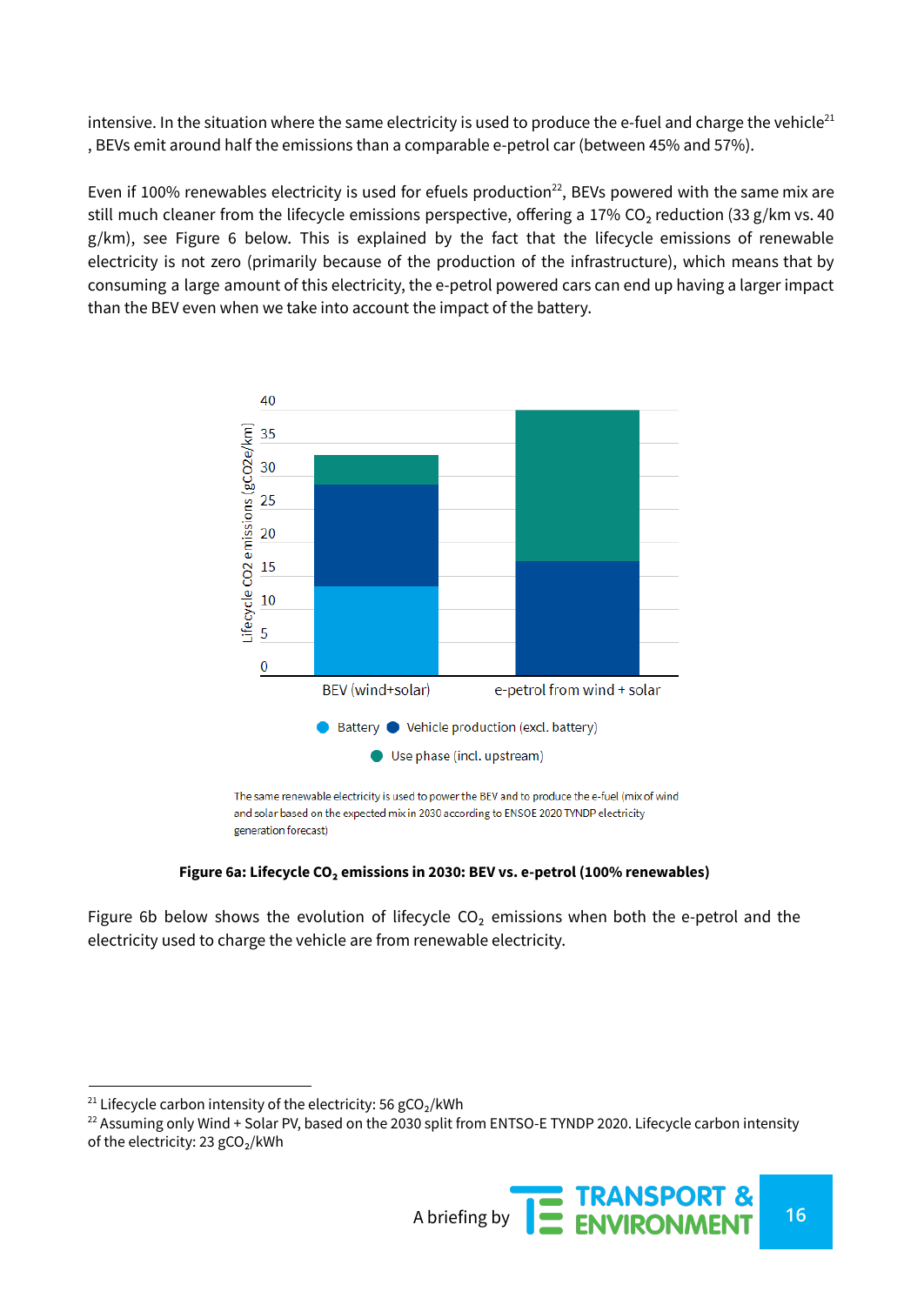

**Figure 6b: Lifecycle CO₂ emissions in 2030: BEV vs. e-petrol (100% renewables)**

Even in the hypothetical situation where e-fuels would be available today and the e-petrol car would be compared to a BEV running on today's electricity grid, the BEV would still be between 21% and 32% cleaner than the e-petrol car over the lifetime of the vehicle. This situation is however purely hypothetical given that such e-fuels do not exist today. Nonetheless, the finding highlights that -even before the 2030se-fuels cannot be a credible solution to reduce emissions. Over the years, as more renewables are incorporated into the electricity mix, the comparative advantage of BEVs over e-petrol cars only gets stronger.

In conclusion, under the current sustainability threshold for synthetic fuels (and assuming the most optimistic methodology for the calculator of the threshold), **conventional cars powered with e-fuels consistently emit more CO₂ than an equivalent BEV.** This result holds true even in the situation where the e-petrol is produced only with renewables and compared to a BEV running on renewables as well. The results are clear, using **e-fuels to power conventional cars cannot provide any considerable climate benefits in the context of widespread adoption of BEVs**.

# 4. Availability: e-fuels should not be diverted to cars where better alternatives exist

A recent study undertaken by Ricardo and commissioned T&E (December 2020)<sup>23</sup>, has found that there is no scope to use renewable electricity inefficiently. Enabling the use of synthetic hydrocarbons in road

<sup>23</sup> Transport & Environment (2020), *Electrofuels? Yes, we can … if we're efficient.* [Link](https://www.transportenvironment.org/publications/electrofuels-yes-we-can-%E2%80%A6-if-we%E2%80%99re-efficient)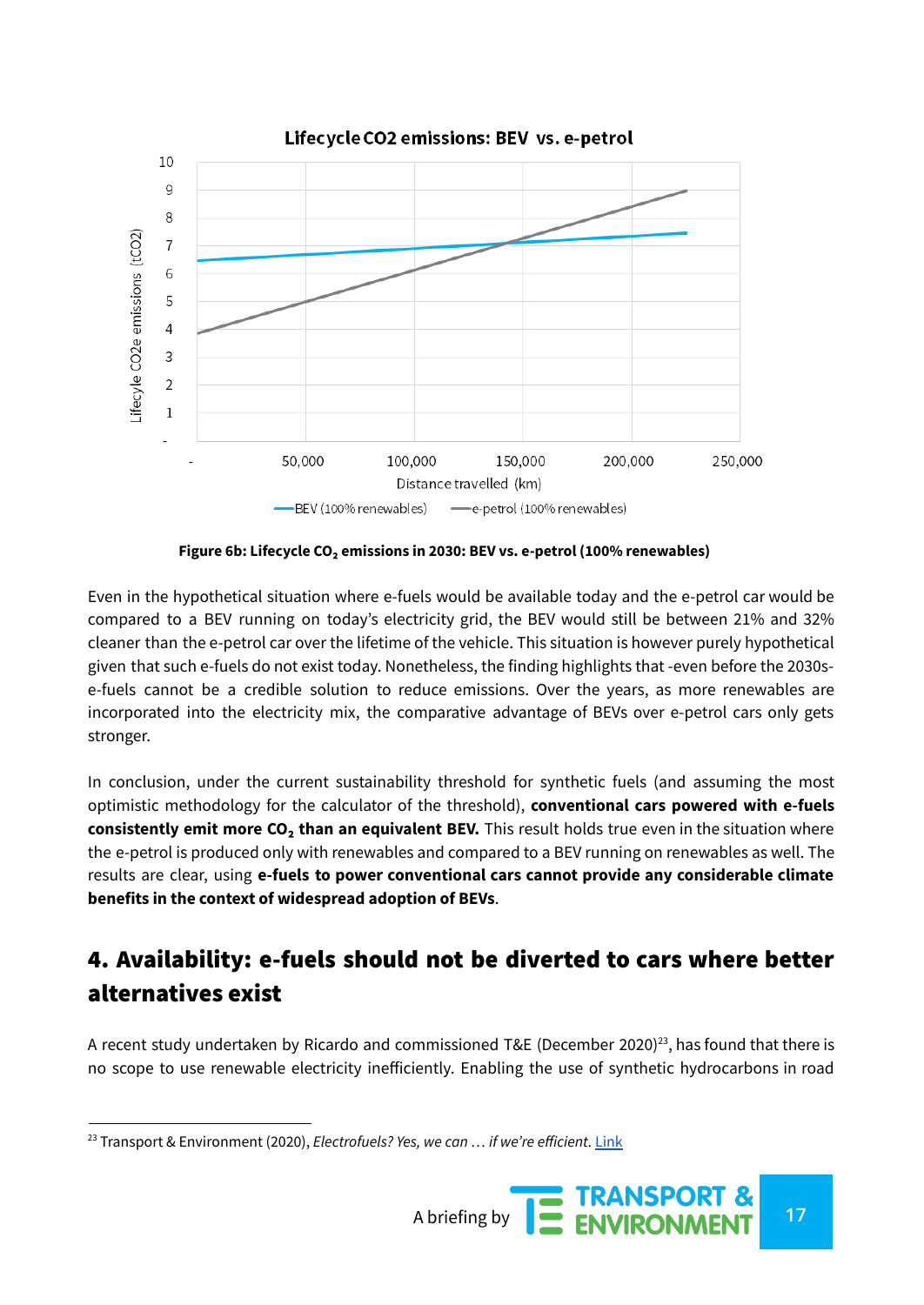transport, where technical alternatives such as the direct use of electricity exist, comes with a huge energy penalty and risks derailing the entire decarbonisation effort.

The results of the study shows that relatively small variations in the use of hydrogen and efuels can add up can add up to large differences in terms of the renewable energy that will need to be produced. For example, if 100% of passenger cars were battery-electric, charging them would require 417 TWh in 2050 (just 15% compared to current total electricity demand). Enabling only 10% hydrogen plus 10% of synthetic hydrocarbons in cars would push up demand to 598 TWh or a 43% increase.

Inefficient use of e-fuels also results in a significantly higher area requirement. Delivering the energy needed for the synthetic fuel scenario would require an area equivalent to 5.1 times the area of Denmark if offshore wind would supply all of the additional electricity needed to decarbonise the transport sector (3.4 times in the base case). In other words, powering just a fraction of vehicles with e-fuels in 2050 would require new offshore wind-farms covering an area the size of Denmark.

With the whole economy relying on renewables, *'efficiency first'* matters given the large impact it can have on the renewable electricity requirement. Therefore, using less renewables is also most optimal as regards cost-effectiveness towards the energy system. Furthermore, there isn't expected to be any volumes of synthetic fuels on the market until after 2030 $^{24}$ , by which time plug-in cars will be by far the most efficient, cheap and convenient option.

The outlook is clear, **promoting even a limited use of synthetic fuels in road transport now will lock the EU's transport decarbonisation in a pathway that will require a much greater deployment of renewables than necessary**. This makes the transition harder to accomplish and could complicate the decarbonisation of the long-distance transport modes like aviation and shipping (which cannot use batteries to decarbonise).

## 5. Car CO₂ regulations: do not include fuel credits

On top of the strong economic, environmental, efficiency and availability arguments presented in this briefing, including e-fuel credits into the car CO<sub>2</sub> regulation cannot either be justified from the regulatory perspective. Indeed **carmakers cannot guarantee how cars are used or fueled over their lifetime**. They have no direct control over the choices of drivers and the suppliers' production processes. The vehicle regulation should only regulate what carmakers have control over, i.e. powertrains. Fuels should be regulated in appropriate EU legislation - as is the case already - such the EU Renewable Energy Directive and the EU Fuel Quality Directive. Thus keeping both sectors separate would maintain the effectiveness of each legislation. The effectiveness of the current design of the car CO<sub>2</sub> regulation has been proven in 2020 as the new targets propelled the EV market from 3% in 2019 to 10.5% in 2020 $^{25}$ .

<sup>&</sup>lt;sup>24</sup> Even with very strong policy support and subsidies the potential volumes of  $CO<sub>2</sub>$ -based synthetic fuels [would](https://theicct.org/sites/default/files/publications/CO2-based-synthetic-fuel-EU-assessment_ICCT-consultant-report_14112017_vF_2.pdf) be [limited](https://theicct.org/sites/default/files/publications/CO2-based-synthetic-fuel-EU-assessment_ICCT-consultant-report_14112017_vF_2.pdf) to approximately 0.15% of total EU road transport fuel demand in 2030.

<sup>25</sup> Transport & Environment (2020), *CO₂ targets propel European EV sales.* [Link](https://www.transportenvironment.org/publications/co2-targets-propel-european-ev-sales)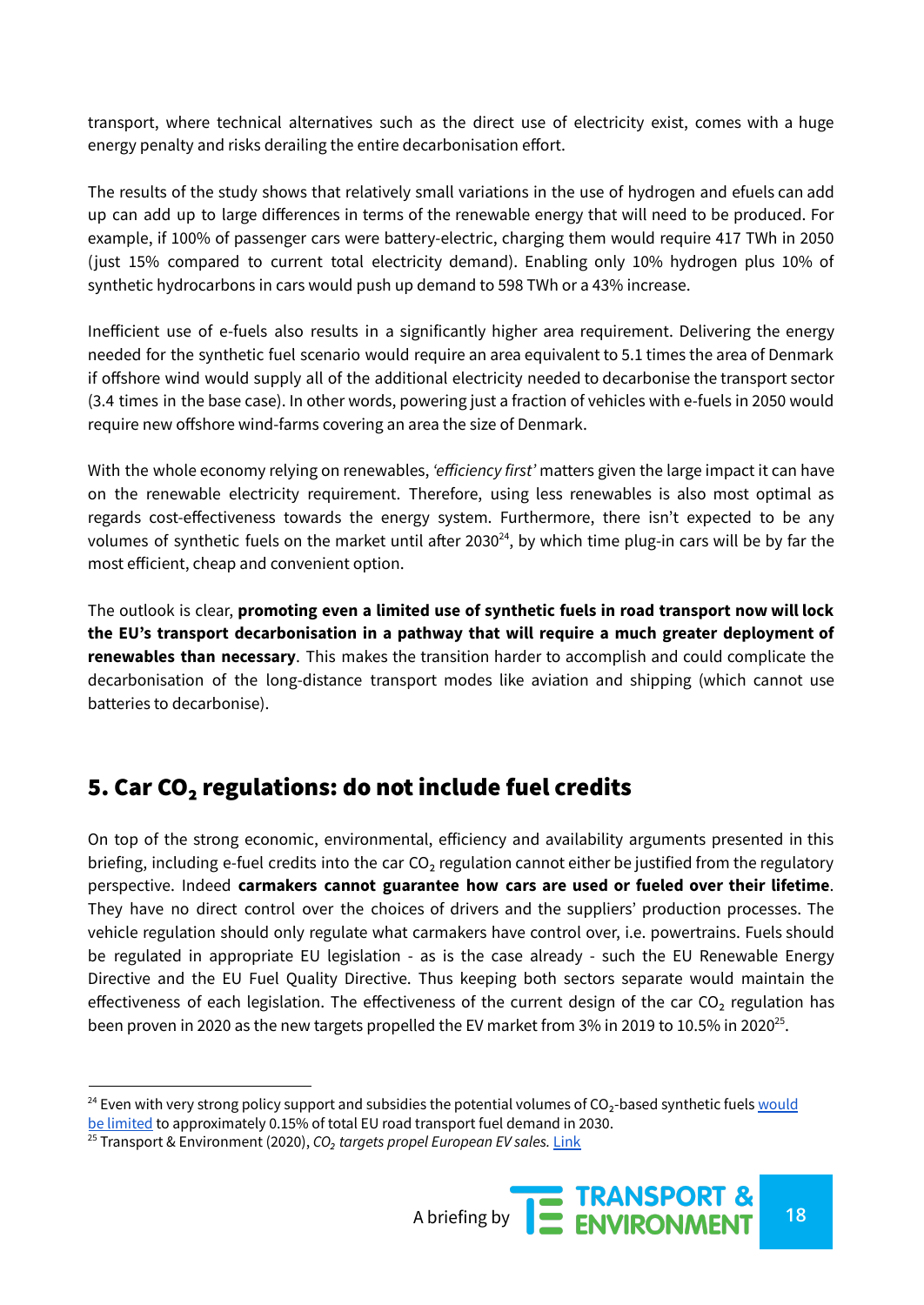The very **credibility of the car CO₂ regulation could be undermined** as car manufacturers could buy their way into compliance without making any improvements. Based on the amount of credits bought, a certain number of conventional cars on the road would be considered zero emission in their eyes of the regulation. This would likely be perceived very negatively by the average European which has been asking for zero emission cars $26$ .

Finally including synthetic fuels in the car  $CO<sub>2</sub>$  regulation also opens the door to the inclusion of other so called 'low or zero emission fuels' namely biofuels. These fuels are more affordable than efuels and would thus further reinforce the loophole and create a huge incentive to increase the use of biofuels although they are currently 80% [worse](https://www.euractiv.com/section/agriculture-food/news/scientists-demand-end-to-crop-based-biofuels/) than diesel<sup>27</sup>.

**7&E** recommends<sup>28</sup>: No CO<sub>2</sub> credits to carmakers for alternative or synthetic fuels should be **included into the cars and vans CO₂ standards.**

## **Further information**

Lucien Mathieu Manager, Road vehicles and emobility analysis Transport & Environment lucien.mathieu[@transportenvironment.org](mailto:email@transportenvironment.org) Mobile: +32 (0)4 83 08 48 91

<sup>28</sup> Transport & Environment (2020), *Cars CO₂ review: Europe's chance to win the emobility race.* [Link](https://www.transportenvironment.org/publications/car-co2-review-europe%E2%80%99s-chance-win-e-mobility-race)



<sup>26</sup> Transport & Environment (2021), *Almost two in three European city dwellers want only emission-free cars aer 2030.* [Link](https://www.transportenvironment.org/sites/te/files/publications/2021_04_Briefing_emission_free_cars_city_survey_2021_final.pdf)

<sup>&</sup>lt;sup>27</sup> https://www.euractiv.com/section/agriculture-food/news/scientists-demand-end-to-crop-based-biofuels/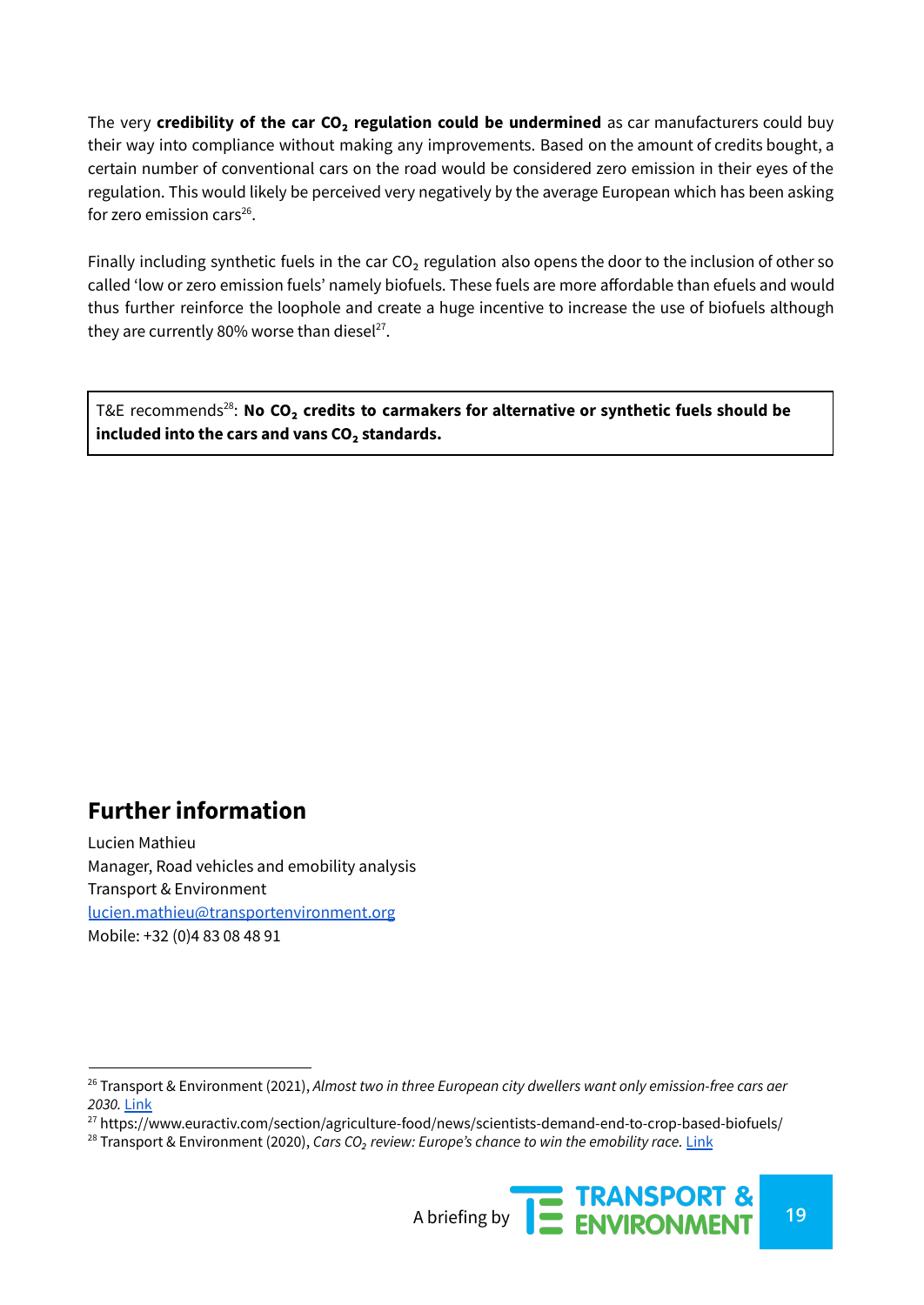# 6. Assumptions

#### **General assumptions**

|                                         | <b>BEV</b>      | Petrol      | Source/comment                                                                                                                                 |
|-----------------------------------------|-----------------|-------------|------------------------------------------------------------------------------------------------------------------------------------------------|
| Fuel consumption<br>(real-world) - 2030 | $0.17$ kWh/ km  | 6 L/100km   | Based on average values observed today for the<br>BEVs. For the ICE, today's observed values. The                                              |
| Fuel consumption<br>(real-world) - 2025 | 0.173<br>kWh/km | 6.5 L/100km | value for petrol corresponds to today's hybrids<br>(optimistic)                                                                                |
| Vehicle cost (2030)                     | 22,200€         | 27,200€     | Cost trends are derived from (unpublished) study                                                                                               |
| Vehicle cost (2025)                     | 28,000€         | 26,100€     | from BNEF (commissioned by T&E).<br>The starting point is the (weighted) average<br>vehicle cost of top selling vehicles in 2020 <sup>29</sup> |

**Vehicles assumptions** for a medium car (C-segment) in 2030

Lifetime mileage: 225,000 km based on the European Commission study on LCA<sup>30</sup>. On average this is 15,000 km per year over 15 years<sup>31</sup>. No battery replacements are needed during the lifetime of the vehicle, in line with European Commission methodology and latest evidence $^{32}$ .

#### **Cost assumptions**

**Electricity prices** are based on EU average 2020 (first semester) electricity costs from Eurostat and assumed constant up to 2030: 0.21€/kWh (0.13 €/kWh excluding taxes and levies) $^{33}$ 

**Conventional fuel prices** are based on 2020 EU averages from the Oil Bulletin: petrol at 1.46 €/L (0.59 €/L without taxes) and diesel at 1.29 €/L (0.59 €/L without taxes). Taxes and levies account for 0.86 €/L for petrol and 0.70€/L for diesel.

|                                                                 |                          | Low  |      | Central |      | <b>High</b> |      |
|-----------------------------------------------------------------|--------------------------|------|------|---------|------|-------------|------|
| Fuel<br>price<br>production,<br>distribution, taxes and levies) | (including<br>transport, | 2025 | 2030 | 2025    | 2030 | 2025        | 2030 |

<sup>&</sup>lt;sup>29</sup> 2020/21 average: 34,500€ for BEVs and 25,400€ for petrol cars

A briefing by **20**<br>A briefing by **20**<br>**20** 

 $31$  In the LCA analysis and when calculating the average cost of e-fuel credits over the lifetime of a vehicle, the activity is assumed to decrease by 3% per year. <sup>30</sup> Ricardo Energy & Environment (2020), *Determining the environmental impacts of conventional and alternatively fuelled vehicles through LCA. Final Report for the European Commission, DG Climate Action.* [Link](https://ec.europa.eu/clima/sites/default/files/transport/vehicles/docs/2020_study_main_report_en.pdf)

<sup>32</sup> Transport & Environment (2020), *How clean are electric cars?* [Link](https://www.transportenvironment.org/sites/te/files/downloads/T%26E%E2%80%99s%20EV%20life%20cycle%20analysis%20LCA_0.pdf)

<sup>&</sup>lt;sup>33</sup> Electricity prices for household consumers - bi-annual data (from 2007 onwards)

<sup>[</sup>NRG\_PC\_204\_\_custom\_632753]. Band DC.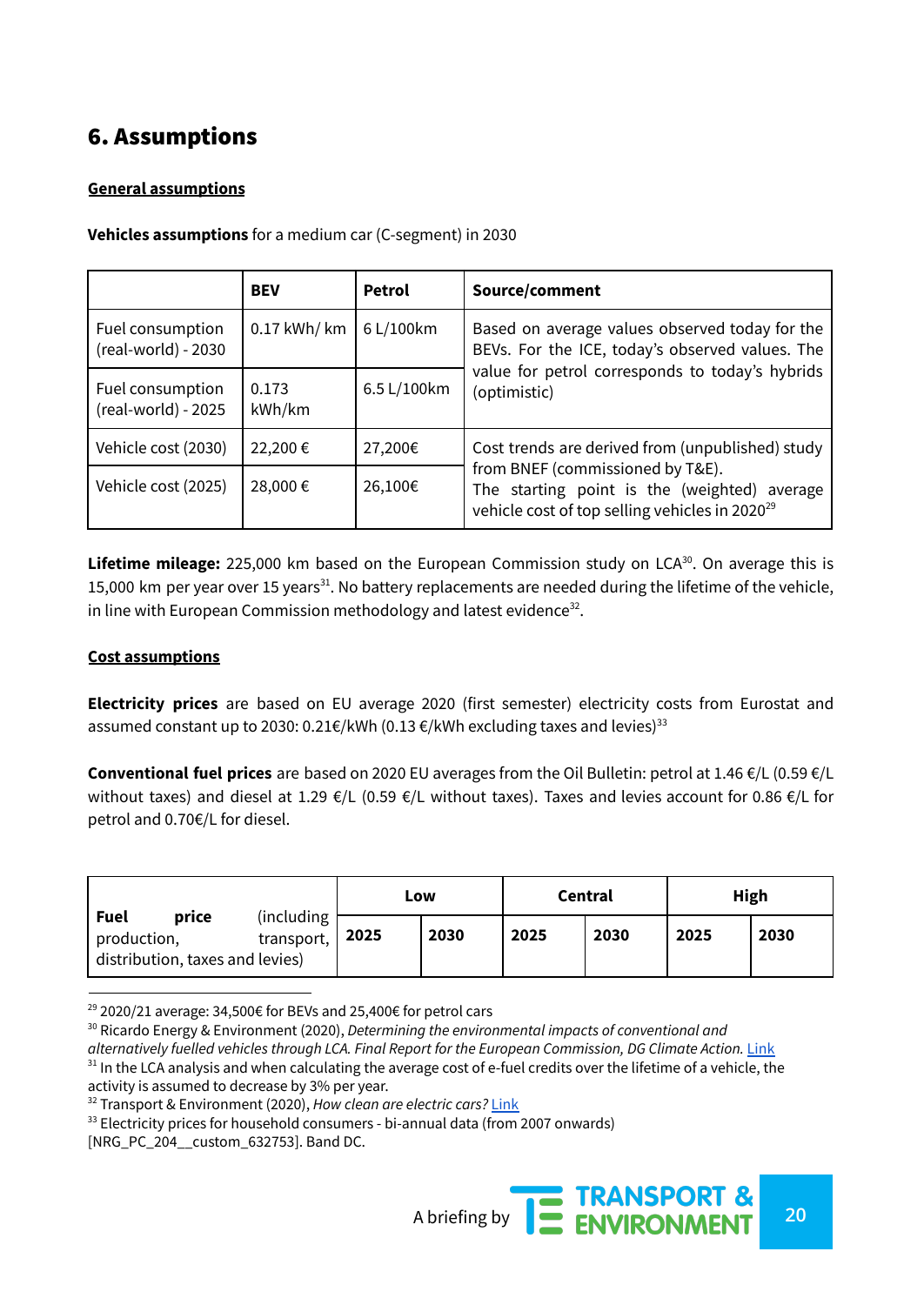| E-petrol | $\sim$<br>$\overline{\phantom{a}}$<br>ن ک | ∽<br>z.u | -<br>$\overline{\phantom{a}}$<br>ر . | ∽<br>$\overline{\phantom{0}}$<br>د.ء | $\overline{\phantom{0}}$<br><u>.</u> | $\cap$ $\cap$<br>ر . |
|----------|-------------------------------------------|----------|--------------------------------------|--------------------------------------|--------------------------------------|----------------------|
| E-diesel | $\overline{\phantom{a}}$<br>⌒<br>ن.ء      | -<br>z.v | -<br>∽<br>ر .                        | ∽<br>$\overline{\phantom{0}}$<br>ں ے | റ റ<br>z.o                           | 2.6                  |

**Other assumptions for the TCO calculation** are listed below (for more details see T&E study on the cost of  $Uber<sup>34</sup>$ :

- Ownership period 5 years
- $\bullet$  Maintenance cost: 300€ per year for the petrol cars and a reduction of 50% for the BEV.
- Residual value: 40% residual value after 5 years.
	- $\circ$  For a second hand ICE car bought in 2025, it is assumed that the residual value after 10 years (in 2035) is zero given the age of the vehicle and the strict limitation of petrol and diesel cars in cities (Euro 7 emission standard is not likely to be enforced by 2025, which makes these vehicles vulnerable to air quality restriction). In 2035 buyers would likely not choose a more expensive option which limits their ability to enter cities<sup>35</sup>, thus driving down the residual value.
	- For second hand BEVs bought in 2025, the residual value after ten years is assumed to be 10% of the original price.
- No purchase subsidy or additional annual/circulation taxes were included in this assessment (conservative given increasing deployment of circulation taxes for ICEs in cities).
- Charging infrastructure:
	- Costs of home charger installation are factored in for the BEVs and estimated at €1,500 installation costs included. The cost of the charger is paid upfront and included in the 'others' cost category in the TCO infographic.
	- 5% of the energy is assumed to be delivered at fast public charging stations at 0.40 €/kWh.
- Financing:
	- $\circ$  Purchase option: the TCO model includes parameters linked to the vehicle acquisition mode (purchase, lease, or loan). The three scenarios impact the TCO only marginally; in the report all vehicles are assumed to be purchased, as this corresponds to the mid-price scenario. Cost effectiveness of BEVs vs. ICE can be improved by using leasing schemes, but deteriorates with loans.
	- Discount rate: 4%
	- Insurance costs: 3.5% of the vehicle upfront cost (annually). The insurance cost for 2nd hand cars was assumed the same as for 1st hand cars

#### **Compliance pathway costs assumptions**

- Fuel efficiency (real world): 7L/100km in 2020/2, 6.5 L/100km in 2025 and 6L/100km in 2020 (in line with a 1.5% annual improvement per year).
- BEV battery: 60 kWh
- Battery costs: 74€/kWh in 2025, 51 €/kWh in 2030 (based on BNEF battery price projection)

<sup>&</sup>lt;sup>34</sup> https://www.transportenvironment.org/publications/why-uber-should-go-electric

 $35$  Indeed, by 2025, it is unlikely that new Euro 7 standards would be enforced which means that those vehicles could be subject to high restrictions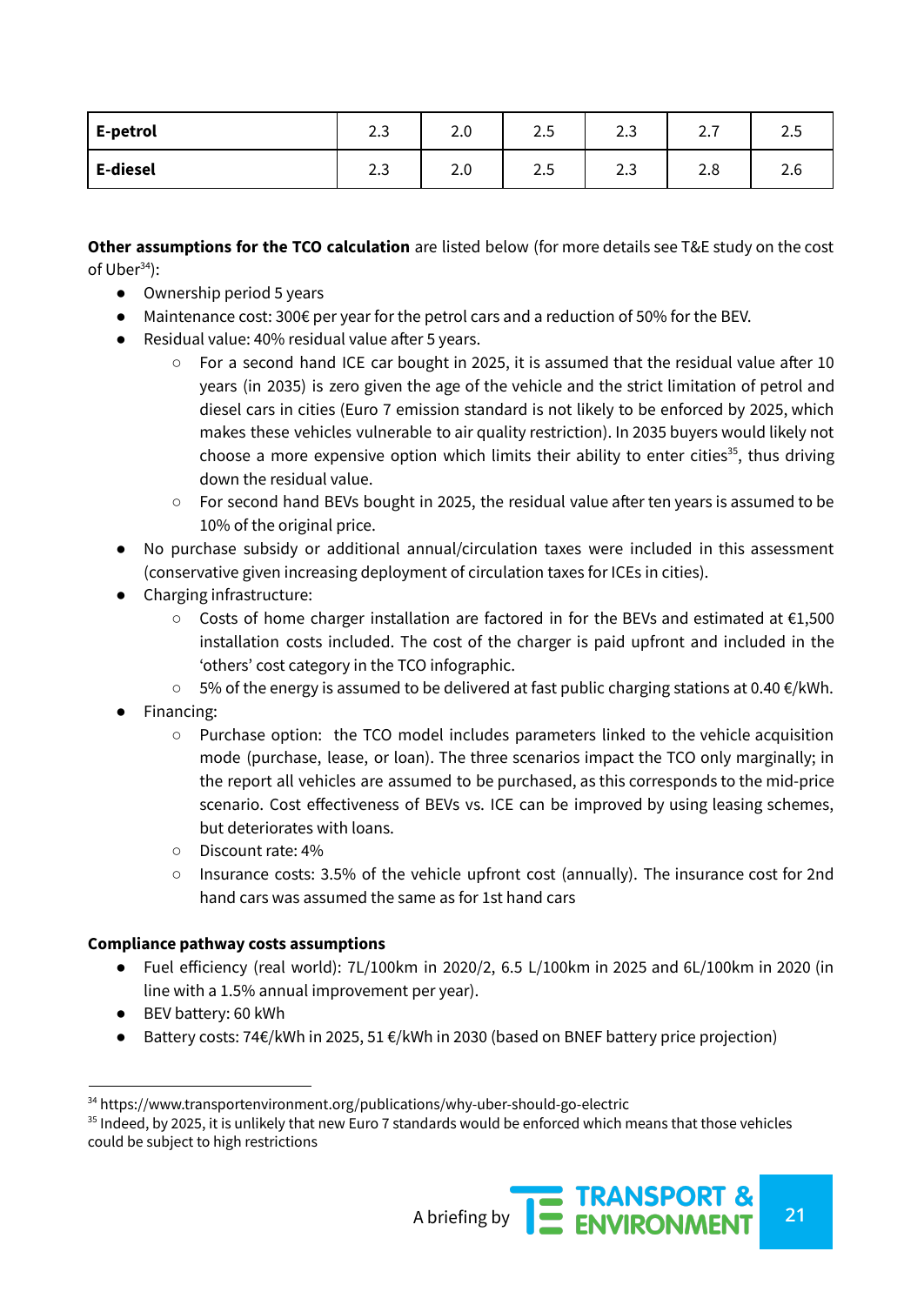#### **Social cost assumptions**

Assumptions for the share of revenue in e-fuel and battery production which flow back to (or stay within) Europe (authors assumptions).

- Electricity cost of hydrogen electrolysis: 10% (allocated to RES and utility industry)
- Cost of conversion of hydrogen electrolysis: 30% (allocated to hydrogen industry)
- Storage cost for hydrogen: 30% (allocated to hydrogen industry)
- $\bullet$  CO<sub>2</sub> cost: 30% (allocated to fuels industry)
- Investment cost: 30% (allocated to fuels industry)
- Operating cost: 30% (allocated to fuels industry)
- Battery: 65% (allocated to the battery production industry)

#### **Lifecycle CO₂ emission analysis**

In the LCA analysis of e-fuels, T&E assumes that the 70% sustainability criteria under REDII for the production of synthetic fuels is based on the WTW emissions from the different energy sources. If the final methodology adopted by the European Commission (due by the end of 2021), decides to use the wider lifecycle scope and accounts for infrastructure emissions (i.e. renewables are not counted as zero), then lifecycle CO<sub>2</sub> emissions from conventional cars powered with e-fuels would be slightly lower (between 12% and 25% lower depending if fossil gas or grid electricity is used in combination of renewables). This is explained by the fact that a higher share of renewable electricity would be needed to reach the 70% sustainability criteria and balance off the higher emissions from electricity from natural gas or grid electricity given they are not counted as zero emissions. This option is not presented in this paper.

The well to wheel emissions for petrol and diesel fuels used as a reference for the European Commission is of 94 gCO<sub>2</sub>/MJ. Therefore, the maximum lifecycle CO<sub>2</sub> emission from e-petrol and e-diesel fuels under the REDII 70% criteria would be 28 gCO<sub>2</sub>/MJ.

T&E modelled different scenarios for the electricity sources that can be used in e-fuel production and their respective shares in the electricity used. The WTW and lifecycle carbon intensity of each electricity supply technology is based on IPCC's Fifth Assessment Report $36$ .

All other assumptions used in the LCA modelling are presented in T&E's lifecycle CO<sub>2</sub> analysis report 'How clean are electric cars?' $37$ , with the exception of the following updates:

- The petrol car fuel consumption was set at 6 L/100km in 2030 (see above, General assumptions).
- The BEV energy efficiency was set at 17 kWh/km in 2030 (see above, General assumptions).
- The lifecycle emissions of the electricity mix in 2020 was updated based on recent evidence from Ember $^{38}$ . Direct CO<sub>2</sub> emissions from Ember in 2020 are 226 gCO<sub>2</sub>/kWh (EU27) while T&E

<sup>37</sup> Transport & Environment (2020), *How clean are electric cars?* [Link](https://www.transportenvironment.org/sites/te/files/downloads/T%26E%E2%80%99s%20EV%20life%20cycle%20analysis%20LCA_0.pdf)

A briefing by **22 ENVIRONMENT** 

<sup>&</sup>lt;sup>36</sup> Intergovernmental Panel on Climate Change, IPCC (2014), Climate Change 2014: Mitigation of Climate Change. Contribution of Working Group III to the Fifth Assessment Report of the IPCC - Annex III. [Link.](https://www.ipcc.ch/site/assets/uploads/2018/02/ipcc_wg3_ar5_annex-iii.pdf#page=7) Median values assumed

<sup>38</sup> Ember (2021), *EU Power Sector in 2020.* [Link](https://ember-climate.org/project/eu-power-sector-2020/)